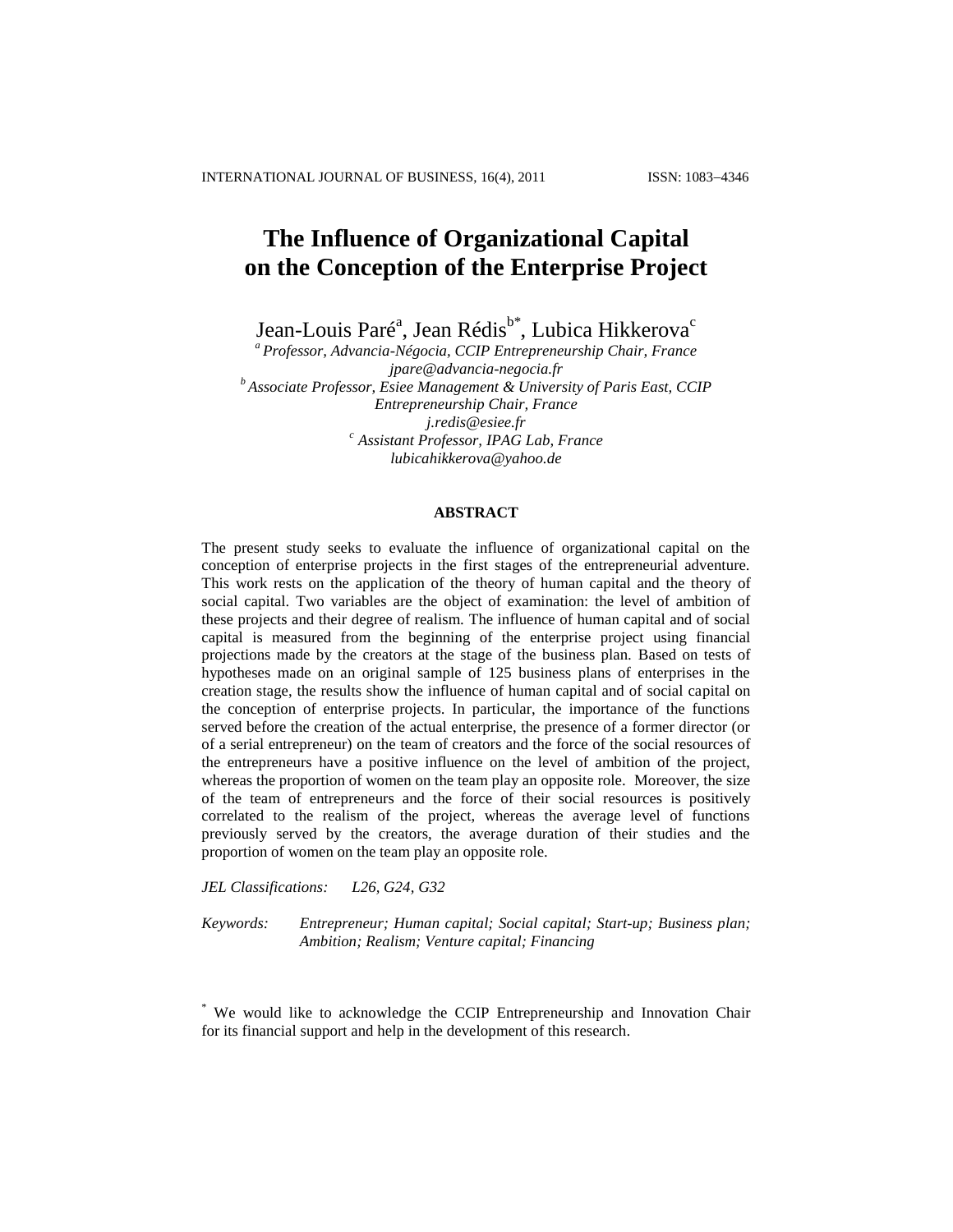## **I. INTRODUCTION**

According to Shane and Venkataraman (2000), an entrepreneurial project consists of two processes: discovery and exploitation of opportunities. For the project to succeed, the entrepreneur must assemble two types of resources: know-how, represented by human capital, and social capital.

The success of entrepreneurial projects is a central question that is of interest, of course, to the entrepreneurs themselves but, more broadly, to the set of stakeholders, including the financiers such as business angels, venture capitalists and bankers. In France, the five-year survival rate of newly created enterprises is approximately  $50\%$ <sup>1</sup>. From this perspective, a certain number of works have sought to identify the criteria that could explain the success or failure of an entrepreneurial project. For example, Tyebjee and Bruno (1984) and MacMillan (1977) listed the criteria used by venture capitalists to select the entrepreneurial projects in which to invest. Other studies have themes of understanding the success of projects ex post (for example, Lasch et al., 2005). Meanwhile, a few works have examined the chances of success of projects ex ante, based on the characteristics of the projects, particularly as a function of their degree of ambition and degree of realism.

The object of the present research is to understand how the human capital and the social capital of founders affect the conception of the enterprise project, particularly the degree of ambition and realism of the project. Thus, this article provides two novel elements. First, the research question is asked in the very early stage, that is, from the conception of the business plan. Next, this research uses the theories of human capital and social capital to understand how they contribute to explaining the conception of the enterprise project.

This research study therefore seeks to show how the characteristics of the founder, together with other external factors, can explain the characteristics of the creation of the project, particularly its ambition and its realism.

We shall first present the theoretical framework, followed by the hypotheses of the research. Then, we shall present the methodology. Finally, the results will be analyzed and discussed.

# **II. THE THEORETICAL FRAMEWORK: THE INFLUENCE OF THE ORGANIZATIONAL CAPITAL OF THE ENTREPRENEUR**

Entrepreneurship can be considered to consist of two processes: the discovery of business opportunities and their exploitation (Shane and Venkataraman, 2000). Recent conceptions of entrepreneurship are based on resources (Alvarez and Barney, 2004, Alvarez and Busenitz, 2001). To exploit an opportunity when it appears, the entrepreneur must assemble the necessary resources and find a way to organize these resources to extract the value of the opportunity. This process requires having access to these resources to generate the profits associated with a market opportunity and doing so in a way that enables the economic actor to collect at least part of the profits that have been generated (Alvarez and Barney, 2004). Among the resources available to the entrepreneur are his human capital and his social capital.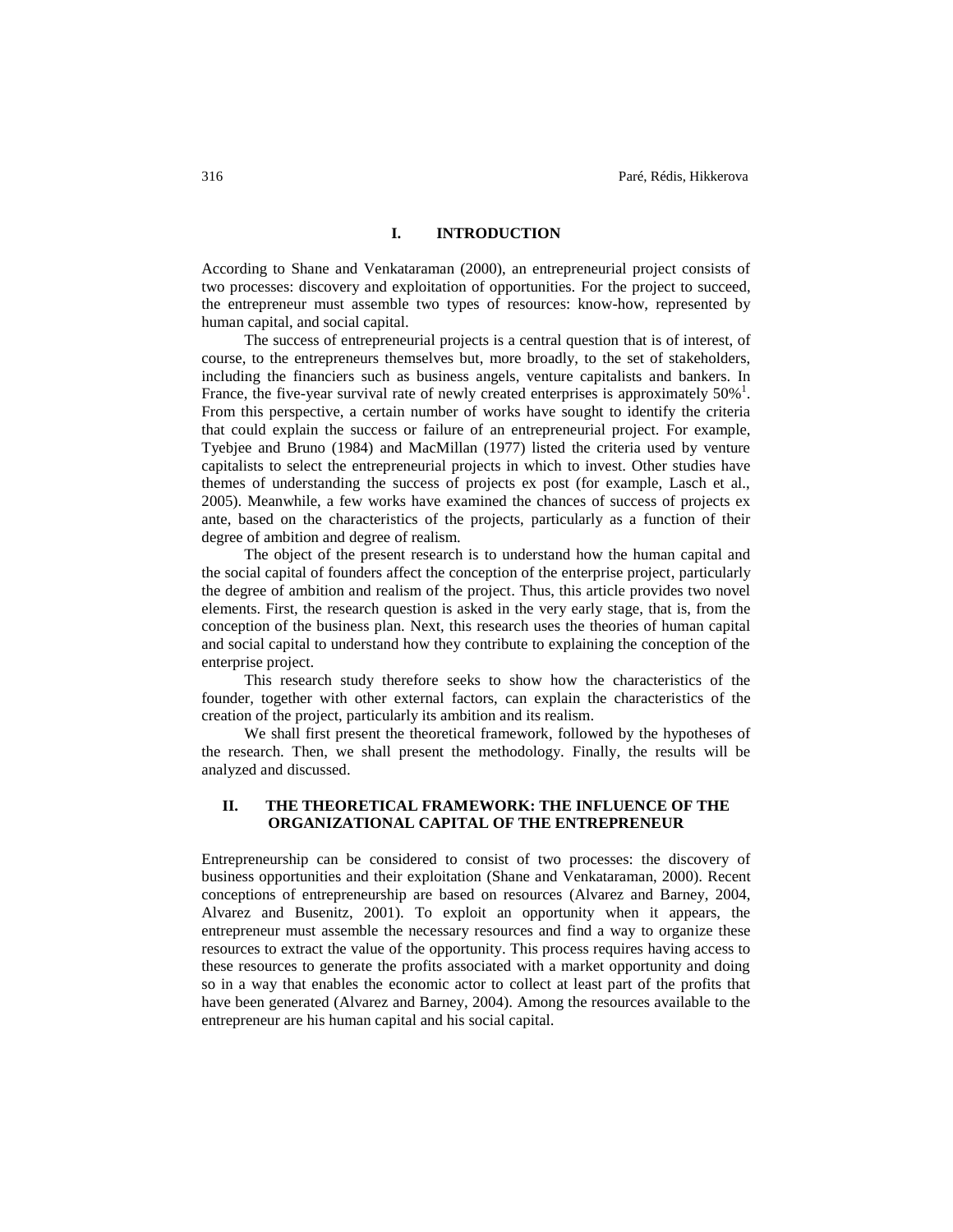#### **A. Human Capital**

The theory of human capital postulates that individuals who have more or better-quality human capital achieve better performance in the execution of certain tasks (Becker, 1975). From an entrepreneurial perspective, human capital refers to the knowledge and skill sets that enable a person to engage successfully in the creation of activities or enterprises (Davidsson and Honig, 2003; Snell and Dean, 1992). Human capital is composed of both generic and specific human capital.

# **1. Generic Human Capital**

Generic human capital consists of the knowledge, skill sets and ability to solve problems that are transferable to different situations. Generic human capital typically corresponds to education (Rauch and Frese, 2000). In an entrepreneurial context, generic human capital is valuable because it facilitates the accumulation and integration of new knowledge, offering the founders a wide palette of opportunities that help them to adapt to new situations (Cooper et al., 1997).

In the literature, generic human capital can be measured by the level of education, which depends on the number of years of schooling (Gimeno et al., 1997; Wiklund and Shepherd, 2008). According to this measure, the higher an individual's level of schooling, the more dedicated and hard-working the individual will be in an entrepreneurial project. Conversely, over-investment in education can discourage risk taking (Davidsson & Honig, 2003). We thus obtain a bell curve to characterize the relation between the number of years of study and the probability of founding an enterprise.

Generic human capital also depends on the composition of the management team, its manner of functioning and its prior experiences. The majority of studies confirm the hypothesis that the success of a project, through the growth of turnover and employment, is positively influenced by the fact that the enterprise is managed by a heterogeneous team and/or that certain members have a common prior work experience.

#### **2. Specific Human Capital**

Whereas generic human capital can be generalized independent of context, specific human capital cannot. In an entrepreneurial context, specific human capital refers to the education, training and experience that will be valid in entrepreneurial activities but will have few applications outside this domain (Becker, 1975; Gimeno et al., 1997). In the entrepreneurial literature, the element of specific human capital that has been the subject of the largest number of works is prior founding experience (Carter, Willians and Reynolds, 1997; Florin, Lubatkin and Schulze, 2003; Stuart and Abetti, 1990).

The experience available to serial entrepreneurs offers them a level of expertise in business development (Wright, Robbie and Ennew, 1997) and gives them reference points to assess the relevance of information (Cooper, Folta and Woo, 1995) that can enable them to have a better understanding of the real value of opportunities for new enterprise creation processes, to accelerate the process of the creation of enterprises and to improve their performance (Davidsson and Honig, 2003).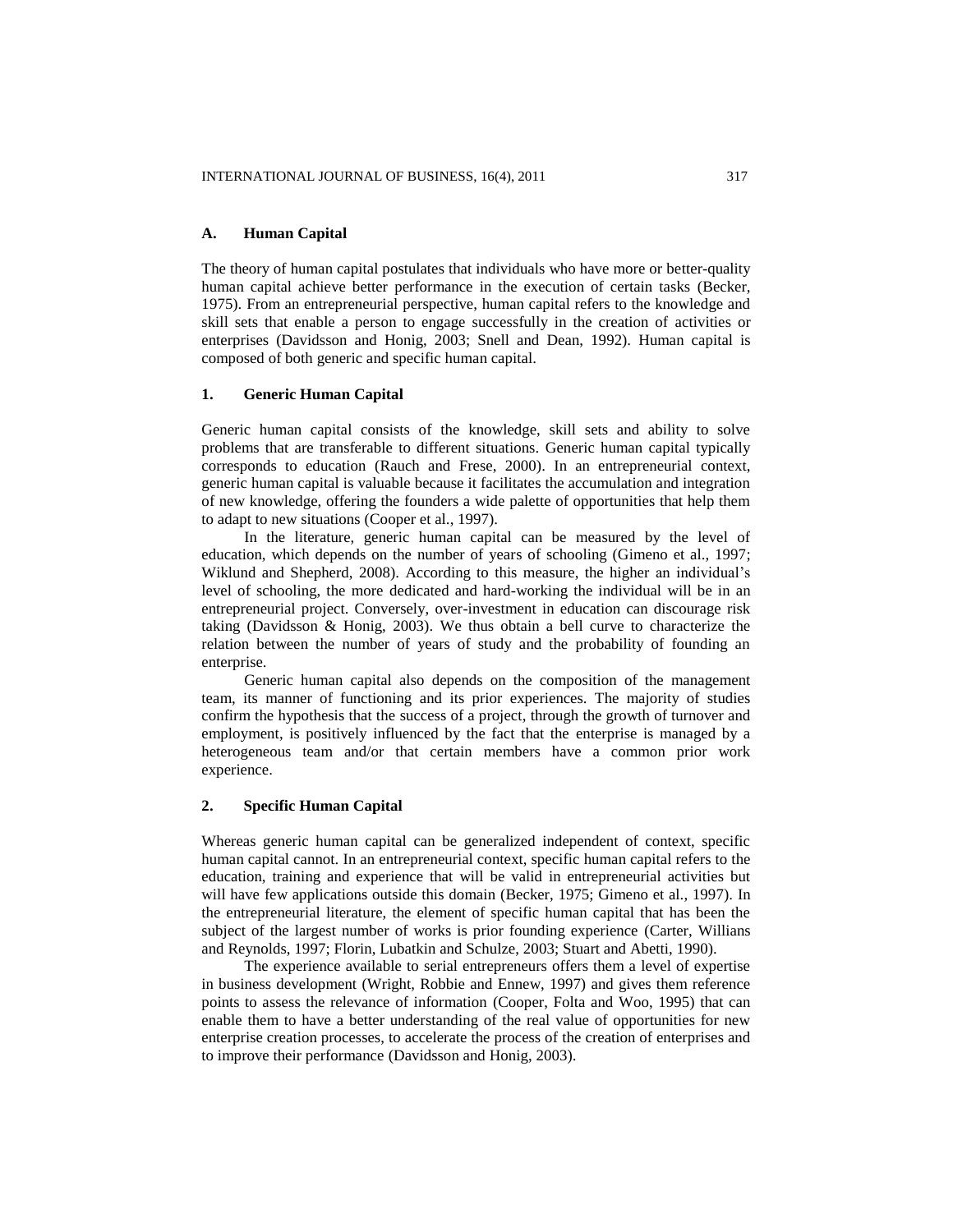Education and experience in management have a notable influence on the ability of entrepreneurs to receive financial resources (Hsu, 2007). In the stream of works based on the influence of human capital (Becker, 1975), Bates (1990) and Robinson and Sexton (1994) claimed that the level of education was correlated with the significance of the financial resources received for enterprise projects.

The expertise of the director can be measured through his prior experience (in the sector, in management, research and development, marketing and consulting or in an institute of higher education), the size of the enterprise where he worked in the past, his founding experience (whether he is a serial entrepreneur), the number of enterprises he has owned or managed, his other occupations besides founding businesses and his family background (coming from the family of an entrepreneur, being connected to the founder). The results of Janssen (2002) show that only four variables connected to the director's expertise have a significant effect on the growth of the employment of his firm:

 Experience in marketing, sales or research and development has a negative influence on the growth of employment because the director prioritizes the growth of turnover over that of employment.

 Consulting experience positively influences the probability of growth in employment.

 Having other activities at the time of creation has a positive influence on the growth of employment because he is not dependent solely on the revenues generated by his enterprise.

 Having pursued studies connected to the activities of the enterprise contributes positively to its development.

Some of these variables were also tested by Lasch et al. (2005) to measure their effects on the growth and survival of enterprises in the ICT sector. The results indicate that the size of the enterprise where the founder worked before the creation of this new enterprise plays a role. According to this study, those founders who worked in small and medium enterprises (SMEs) succeed more than those who worked in large enterprises.

#### **B. Social Capital**

Economic behavior, such as entrepreneurial activity, is contingent on networks of interpersonal relations, which form the basis of the social capital of an individual (Granovetter, 1985). These networks are defined by a collection of actors (individuals and organizations) and by a collection of ties among them (Hoang and Antoncic, 2003). According to Lin et al. (1981), social capital can be considered as a resource tied to a relational network. Social networks are represented by the family, the community and the organizational relations. The theory of social capital concerns the ability of actors to extract resources from their social networks (Lin et al., 1981).

From an entrepreneurial perspective, social capital refers to the collection of interpersonal and inter-organizational relations through which entrepreneurs have access to a variety of resources necessary for the discovery and exploitation of business opportunities and the success of the enterprise (Davidsson and Honig, 2003; Wiklund and Shepherd, 2008). Social capital is generally represented by the type of relationships among networks, the strength of ties, the frequency of meetings and family and social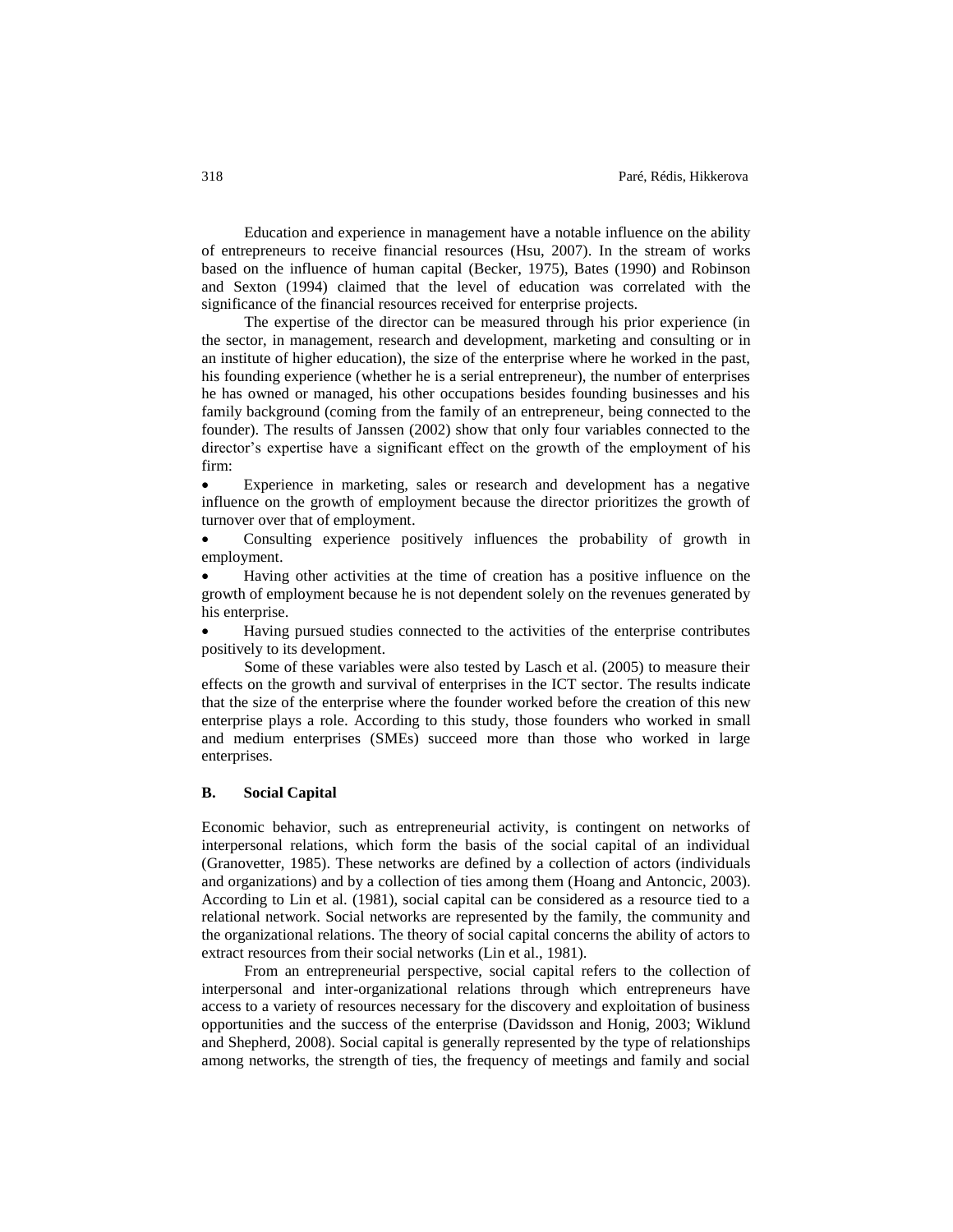relations. The relational network represents the possible ties at the personal and organizational level. These ties can be direct or indirect and have varying intensities. In this context, friendship and faith are particularly significant in facilitating the transfer of information and knowledge that are costly to obtain by other means (Wiklund and Shepherd, 2008). They create opportunities for the exchange of goods and services that are difficult to obtain by contractual agreement. In particular, the founders use their contacts to obtain access to resources and facilitate the process of creation.

The advantages of the network of an enterprise are due to significant and frequent social exchanges between the entrepreneurs and those in their network. Moreover, the works of Davidson and Honig (2003), as well as Wiklund and Shepherd (2008), show a positive correlation between belonging to a business network and engaging in an entrepreneurial process. In effect, the founders use their contacts to obtain access to resources and facilitate the process of creation.

The role of social capital in the acquisition of resources by a young enterprise has also been explicitly demonstrated. Fried and Hisrich (1994) have demonstrated through case studies that, as investors receive many business plans to finance, social connections play a significant role in the determination of those that will receive financing. These results suggest a process in which investors have a tendency to finance entrepreneurs they hear about, either from founders of other companies that are already in their portfolios or from their fellow investors, close friends or family. Based on a study of 202 venture capitalists in the priming phase, Shane and Cable (1998) claimed that the direct and indirect connections between entrepreneurs and investors affect the selection of projects to be financed. Moreover, Shane and Stuart (2002) claimed that entrepreneurs with social capital consisting of pre-existing direct or indirect connections with venture capitalists have a higher probability of receiving financing in the first stages of the life of the enterprise.

#### **C. The Characteristics of the Project**

The characteristics of a project have, likewise, been considered by many researchers as a major determinant of the success or failure of the creation of a new enterprise.

Since 1984, Tyebjee and Brujo identified 23 criteria used by venture capitalists (VCs) and classified them into 5 categories: 1) the attractiveness of the market (existence, size, growth, and accessibility), 2) the product differentiation (uniqueness, protection, high level of profitability), 3) the managerial capacity, 4) the external barriers (barriers to entry, technological development) and 5) the potential cash out for the VCs.

In 1987, MacMillan et al. established a list of 25 criteria used by VCs to analyze and study their choice of investments in young enterprises. These criteria were classified into four categories: the characteristics of the entrepreneurial team, the characteristics of the product, the characteristics of the market and the financial characteristics of the young enterprise. Later, Kakati (2003) extended this analysis by adding 13 new criteria and two new categories: basic resource capacity and competitive strategy.

A few authors (Koschatzky, 1997; Seeger, 1997; Lasch et al., 2005) emphasize the significance of the number of customers (degree of dependence), the nature of the customers (private customers, public institutions, and other companies) and the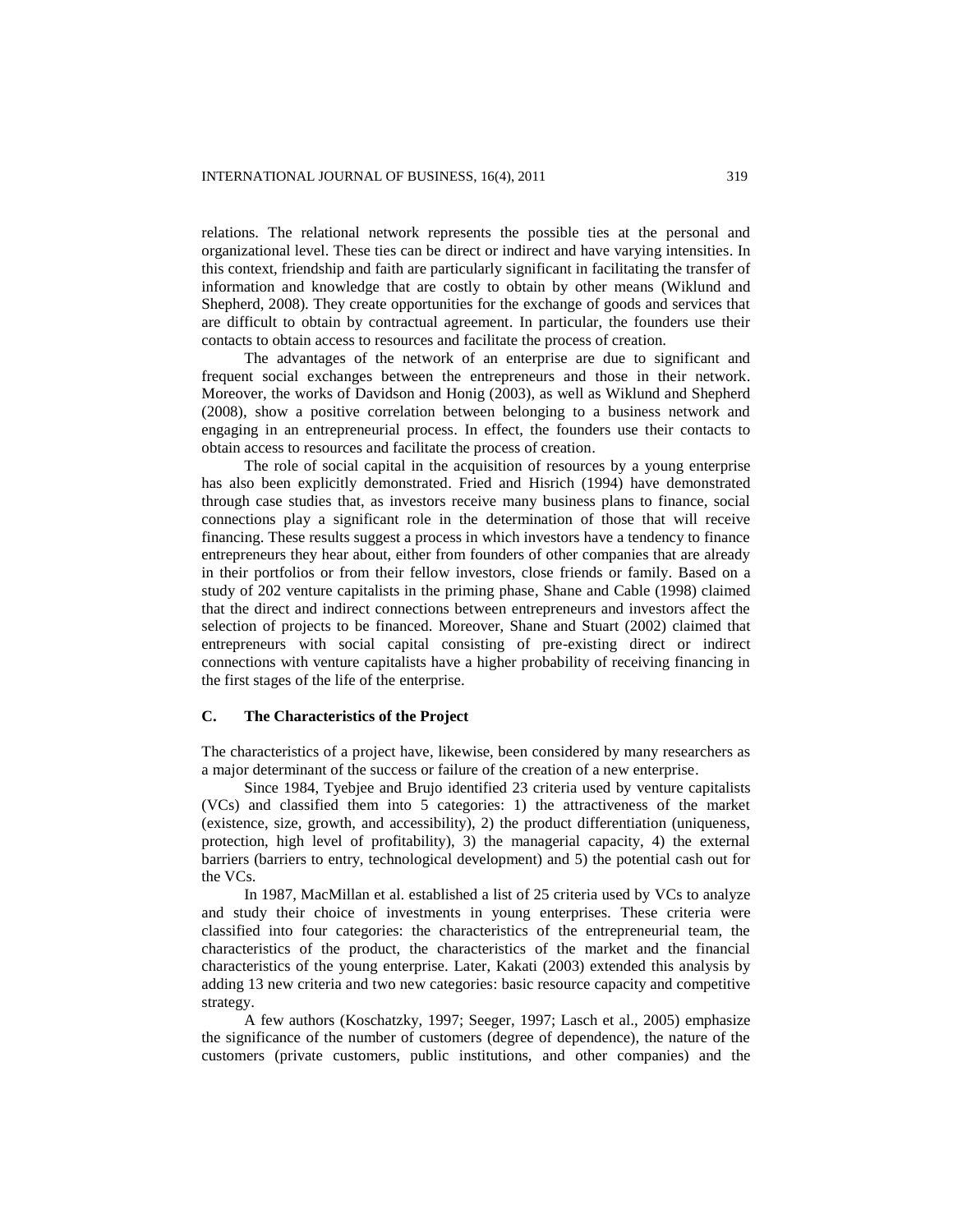geographic location of the customers. According to the works of Lasch et al. (2005), the enterprises that succeed are more heavily present in national markets than those that fail. The latter are more heavily present either in local markets or in international markets. These authors also emphasize the importance of localization as an explanatory factor of success or failure. They consider that founders should choose their location as a function of economic rather than personal criteria.

Finally, in a recent meta-analysis, Song et al. (2008) identified 24 factors explaining the success of a young enterprise and classified them according to three categories: 1) market and opportunity, 2) entrepreneurial team and 3) resources. There are nine market and opportunity factors, including competitive intensity (Chamanski and Waago, 2001), dynamism and competitive heterogeneity (Zahra and Bogner, 2000), internationalization and low-cost strategy (Bloodgood et al., 1996), growth rate and market size (Bloodgood, Sapienza, and Almeida, 1996; Lee, Lee, and Pennings, 2001, Li, 2001; Marino and De Noble, 1997) and marketing intensity and product innovation (Li, 2001). The entrepreneurial team factors include industry experience (Marino and De Noble, 1997), marketing experience (McGee, Dowling, and Megginson, 1995; Marino and De Noble, 1997), start-up experience (Marino and De Noble, 1997) and R&D experience (McGee, Dowling, and Megginson, 1995; Marino and De Noble, 1997). Finally, Song et al. (2008) identified nine criteria regarding resources: financial resources (Robinson and McDougall, 2001), the age, size and type of the enterprise (Zahra et al., 2003), non-governmental support (Lee, Lee and Pennings, 2001), trademark protection (Marino and De Noble, 1997), alliances and investments in R&D (Zahra and Bogner, 2000; McGee, Dowling, and Megginson, 1995), university partnerships (Zahra and Bogner, 2000; Chamanski and Waago, 2001), size of the management team (Chamansko and Waago, 2001) and supply-chain integration (George et al., 2001; George, Zahra, and Wood, 2002; McDougall et al., 1994).

#### **D. The Control Variables**

The majority of studies use other variables to analyze entrepreneurial projects. This last category corresponds primarily to demographic variables and variables connected to the preparation of the project. Some studies use the demographic variables as control variables, whereas others consider them to be at the heart of human capital, such as gender.

The two most common categories of control variables relate to the following:

 The demographic dimension, such as the age and gender of the founder or his membership in an ethnic minority. The results of several studies have found that the age of the founder has a negative influence on the growth in employment of his firm. At the same time, Janssen (2002) and Lasch et al. (2005) conclude that age cannot be a significant determinant, in contrast to gender. Almost all studies claim that if the founder is female, it has a negative influence on the success of the enterprise. As regards ethnic identity, in contrast to Dahlqvist et al. (1999), Janssen posits that if the director is an immigrant, it has a positive influence on the growth in employment of the enterprise.

 The preparation process dimension: to measure the effect of the preparation process on the success of the enterprise, studies consider several different indicators, such as the existence of a business plan, a technical and financial feasibility study, the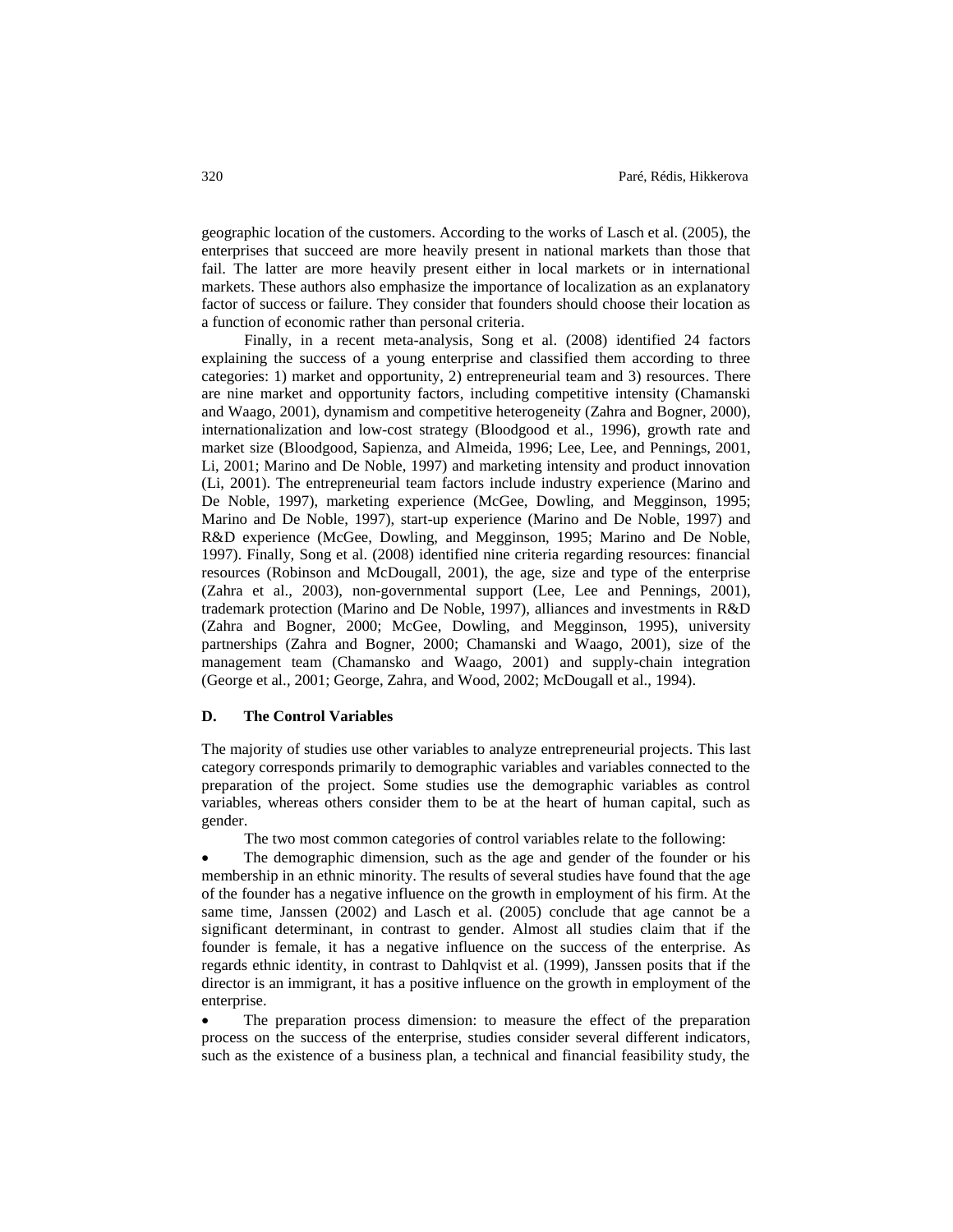number of potential clients and the number of meetings with consultants (in the framework of a support process).

The results of these studies diverge. Some studies confirm the hypothesis that good preparation has a positive influence on the success of the project; others demonstrate the opposite. For the latter, this process is a waste of time and money and can slow down the liftoff process.

# **III. THE HYPOTHESES**

Our research is focused on the very earliest phase of a business, that is, at the conception of the business plan for the enterprise. These business plans were evaluated by professionals. We are working with the personal data of the founders and the provisional data that appear in the business plans. We apply the theories of human and social capital to understand how they contribute to explaining the conception of the enterprise project in two dimensions: its ambition and its realism.

#### **A. Ambition of the Project**

The key element in a foundation project is its ambition, as this determines the magnitude of the resources to be mobilized. We assess the ambition of the project based on its size (turnover and number of employees) as well as the financing necessary to launch it.

It appears that a three-year turnover for the project is the most representative variable for its ambition, as investors generally evaluate this type of project by considering their three-year potential. Moreover, the visibility for this type of innovative project for which the market does not exist yet is generally too weak<sup>2</sup>. Furthermore, not all the founders have the same vision for the progression of turnover between one and three years. Some have a more linear approach, while others take a more exponential approach. We therefore formulate the following two hypotheses:

# *H1: The ambition of the project depends on the human and social capital incorporated in the project.*

# *H1a: The anticipated 3-year turnover of the project depends on the human and social capital incorporated in the project.*

Among the explanatory variables, we believe that human capital should have an influence on the turnover expected in three years. In particular, expertise, represented by the sum of the mean functions, and the presence of a director in the entrepreneurial team should be significant. According to Dahlquist, Davidsson and Wiklund (1999), experienced entrepreneurs are better at judging very early whether an idea will bear fruit. According to Cooper et al. (1994), education can contribute to a high growth rate. Barringer, Jones and Neubaum (2005) found that companies with rapid growth are created by entrepreneurs who are more educated and have entrepreneurial experience and experience in the industry.

Finally, we anticipate a negative relation between gender and the anticipated three-year turnover. In effect, the more women that are on the team, the less significant the three-year turnover should be. This result indicates that the level of ambition of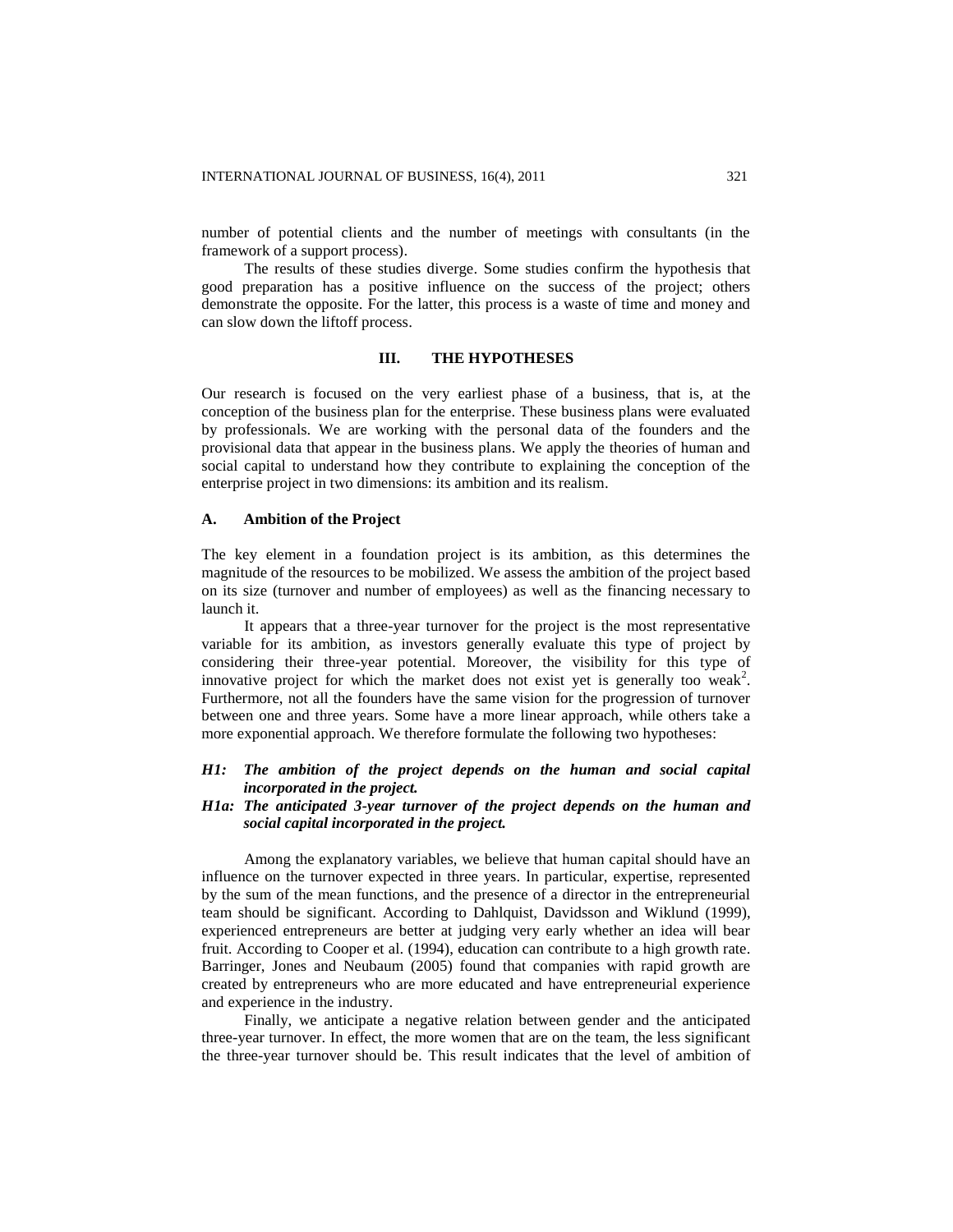female founders is lower than that of their male counterparts. According to the works of Cooper et al. (1994), gender is uniquely significant in the growth equation. Brush (1992) determined that it is more common for women entrepreneurs to pursue other objectives in addition to economic objectives. For Brush, male entrepreneurs may be better positioned in networks and can thus benefit from better access to suppliers and customers.

With respect to social capital, according to the results of Davidsson and Honig (2003), it seems that being a member of a business network has positive effects on sales. We thus anticipate a positive influence of this variable.

With respect to the other variables connected to the project, we anticipate positive correlations with size criteria such as the customer base and the working capital, the effects of which could be nuanced by the sector of activities and the "commercial implantation" variable.

The second criterion to measure the ambition of the project is the number of employees. It seems that the variable "Employment at three years" is the most representative variable because, as in the case of turnover, the actors (entrepreneurs, investors and grant providers) consider the potential job creation of a project at a horizon of three years, which they consider together with the projected turnover at three years and the type of activity as some are less labor intensive, particularly in the service industries.

The basic idea is that employment at three years depends primarily on two factors. The first is the experience of the entrepreneur, that is, the more experienced he is, the better his perception of the human resource needs in the development of his enterprise. The second is the sector of activity, that is, whether it is labor intensive. We deduce the following hypothesis:

# *H1b: The anticipated number of employees at 3 years depends on the human and social capital incorporated in the project.*

Within the group of explanatory variables representing human capital, we anticipate a positive relation with the variables connected to experience and education. According to Davidsson and Honig (2003), the most significant element in terms of human capital turns is the tactical knowledge acquired in a prior start-up creation experience. For Rauch, Frese and Utsch (2005), the impact of education and the experience of entrepreneurs on employment has been widely studied in past years (Cooper et al., 1994; Dyke, Fischer, & Reuber, 1992; Lussier, 1995; Reynolds & Miller, 1989; Van de Ven, Hudson, & Schroeder, 1984). A positive relationship is generally found when examining the articles of Sandberg and Hofer (1987), Preisendörfer and Voss (1990), Cooper and Gimeno-Gascon (1992), Rauch, Frese and Utsch (2005), Bruederl et al. (1992), Chandler and Hanks (1994) and Cooper et al. (1994). Thus, these authors concur that the human capital of entrepreneurs has a positive effect on the number of jobs created in the entrepreneurial firm.

Regarding the influence of social capital, according to Bosma, Van Praag, Thurik and de Witt (2004), relations with other entrepreneurs within networks have a positive effect on the number of jobs created by the entrepreneur. Overall, the authors conclude that social capital has a positive effect on the performance of the newly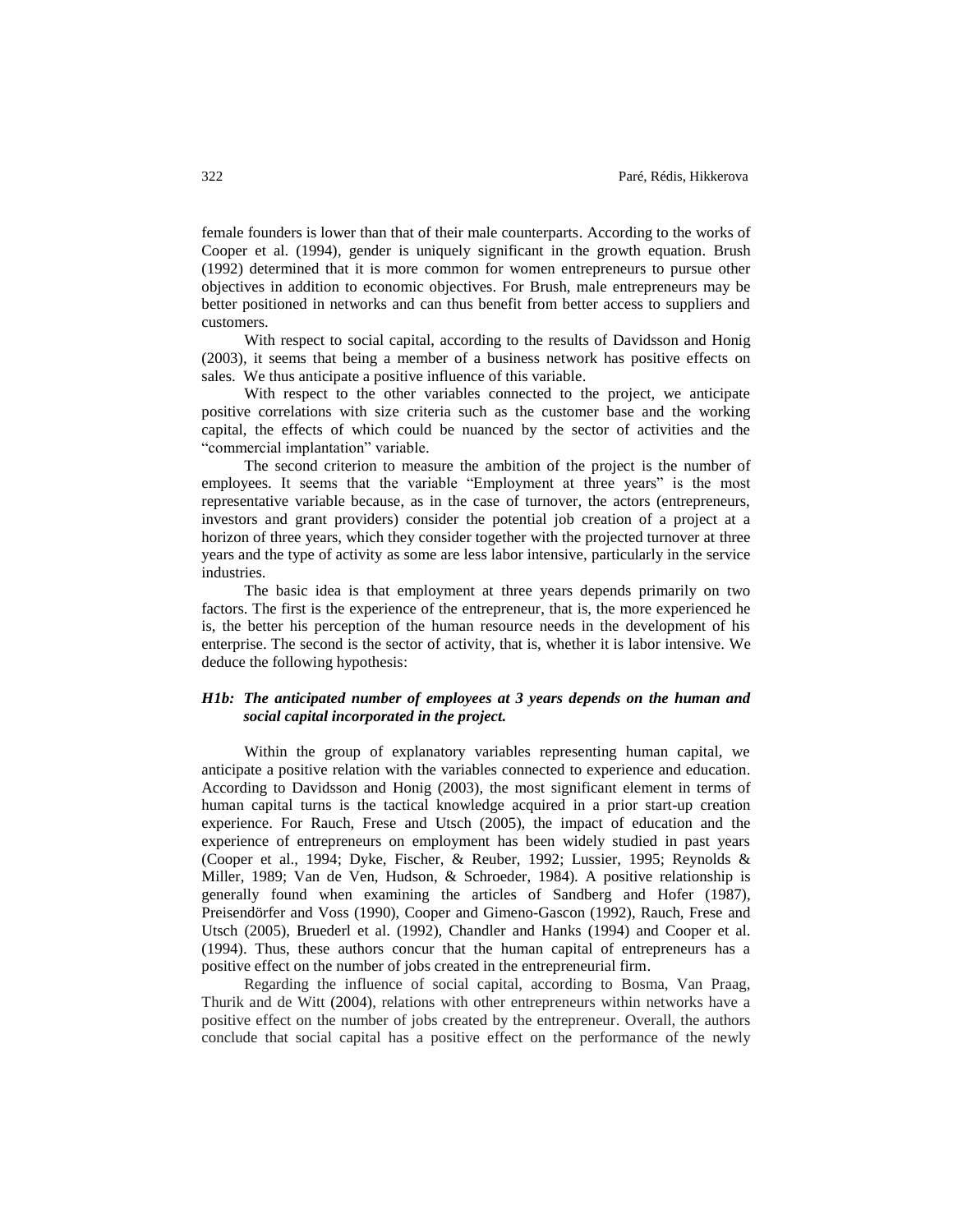created business. Thus, social capital should have a positive influence on the projected three-year enrollment.

With respect to the other variables connected to the project, we expect a positive relationship with the working capital as it is a criterion connected to the model and the size of the project. The sign of the correlation with the variable determining the sector of activity is indeterminate a priori because the objective, in terms of employment, depends on the activity above all, that is, the intensity of the human resource.

Finally, the ambition of the project is approached in terms of financing. The variable "Total financing", as the collection of resources to be identified, is connected to the size of the project but also has a dual character, as this variable can be understood as a measure of the realism of the project. In effect, potential investors cross the ambition variables; for example, the three-year turnover is crossed with the financial means necessary to realize this objective. The human and social capital of the entrepreneur influences his ability to raise funds. Hence, the following hypothesis is presented:

# *H1c: The total financing of the project depends on the human and social capital available to the project.*

Among the explanatory variables representing human capital, we anticipate a positive relation with the variables connected to experience and education. In effect, the more detailed knowledge the founders have of the processes of financing start-ups, either by education or experience, the better able they are to develop their business plan and their financing plan as a function of the size of their business.

Here, once again, we expect a negative effect of the gender variable. In effect, the more women on the team, the less significant the requested financing. This result tends to suggest that the degree of ambition of female founders is less than that of their male counterparts.

In addition, we anticipate that social capital will have a positive influence on the total financing of the project. In effect, the more powerful the network of the team of founders, the easier it will be to acquire external financing, such as equity and debt. Florin, Lubatkin and Schulze (2003) found there is a positive relation between the human and social resources of an enterprise and its ability to accumulate finance capital before its IPO. Gimmon and Levie (2009) similarly found that the probability of attracting external capital depends on the management experience of the entrepreneurs but not on their technical experience.

Among the variables connected to the nature of the project, we anticipate positive relations with the variables "Customer base" and "Working capital" because they are connected to the size of the project. However, as the size of the project grows, the demand for financing also grows. These effects can be nuanced by the variables "Commercial implantation" and "Sector," which do not necessarily depend on the size of the project.

It is now convenient to examine the hypotheses connected to the realism of the project.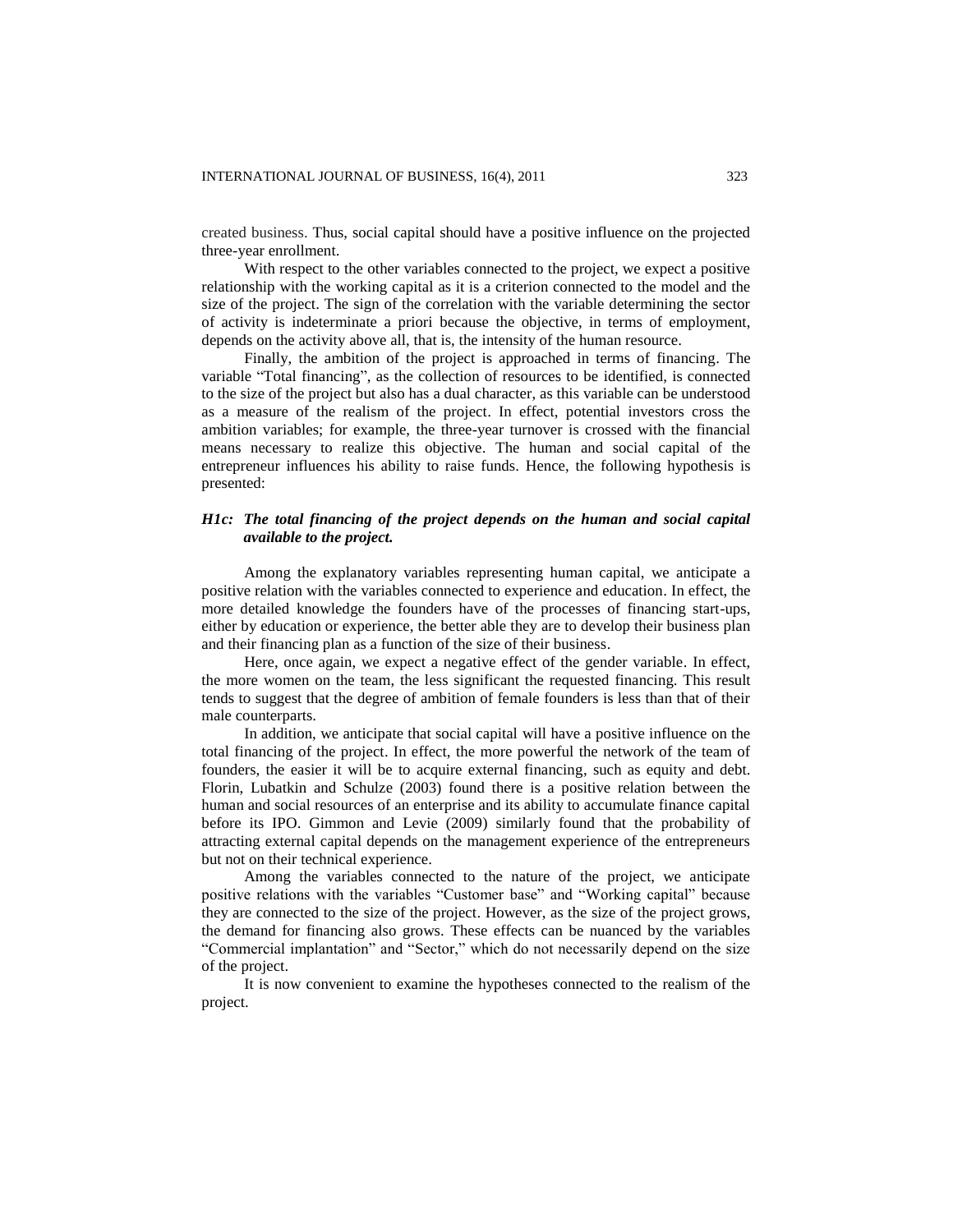# **B. Realism of the Project**

After evaluating the ambition of the project, we consider the hypotheses concerning the level of realism of the project in terms of two dimensions: the anticipated financing structure and the anticipated delay before attaining profitability. We explain these two dimensions in terms of the theories of human and social capital, together with characteristics connected to the project itself. We thus formulate our first hypothesis as follows:

# *H2: The realism of the project depends on the human and social capital incorporated in the project.*

The variable "Debt over total financing" is generally one of the most representative variables of the realism of a project because it is considered by bankers and investors as an essential element of the financial equilibrium of the project and the engagement of the entrepreneur.

In practice, bankers only finance up to a debt ratio of 1 to 1 for projects of the type of the Reseau Entreprendre Paris (Paris Entrepreneurship Network) (i.e., 100 in bank loans granted for 100 in equity). Moreover, it is for this reason that the initiative of this network was launched because the unsecured loan that it grants is considered by bankers as a complement to equity, which enables a leverage effect in obtaining bank credit. Thus, we arrive at the following hypothesis:

# *H2a: The proportion of debts in the total financing depends on the human and social capital incorporated in the project.*

Among the explanatory variables representing human capital, we anticipate a doubly negative effect of the variable "Number of founders." In effect, the more founders there are, the more equity they can bring in and, as a consequence, the greater the proportion of equity in the total financing; therefore, the ratio "Debt over total financing" decreases. Moreover, the more founders there are, the more both the business plan and the financing plan become the objects of critical evaluation among the team members. This consensus leads to a greater realism about the structure of the financing of the project.

According to Cooper et al. (1994), the level of capital contributes to the marginal survival and growth. This capital has direct and indirect effects on performance. The direct effects include the ability to buy time, take on more ambitious strategies, change course and respond to financial needs resulting from growth. Regarding the indirect effects, the accumulation of capital may reflect better training and more extended planning on the part of the entrepreneurs. The works of Cooper et al. (1994) indicate that the number of founders emerges as a significant factor in attaining strong growth. In effect, strong growth is more difficult to achieve and more dependent on the availability of resources and knowledge. The benefits associated with the presence of multiple founders include the accumulation of capital, functional expertise and a wider base of managerial experience. There may also be psychological benefits as founders can each support each other. The creation of such a team may also lead to planning, evaluation and greater refinement of the preparation of the launch of the company.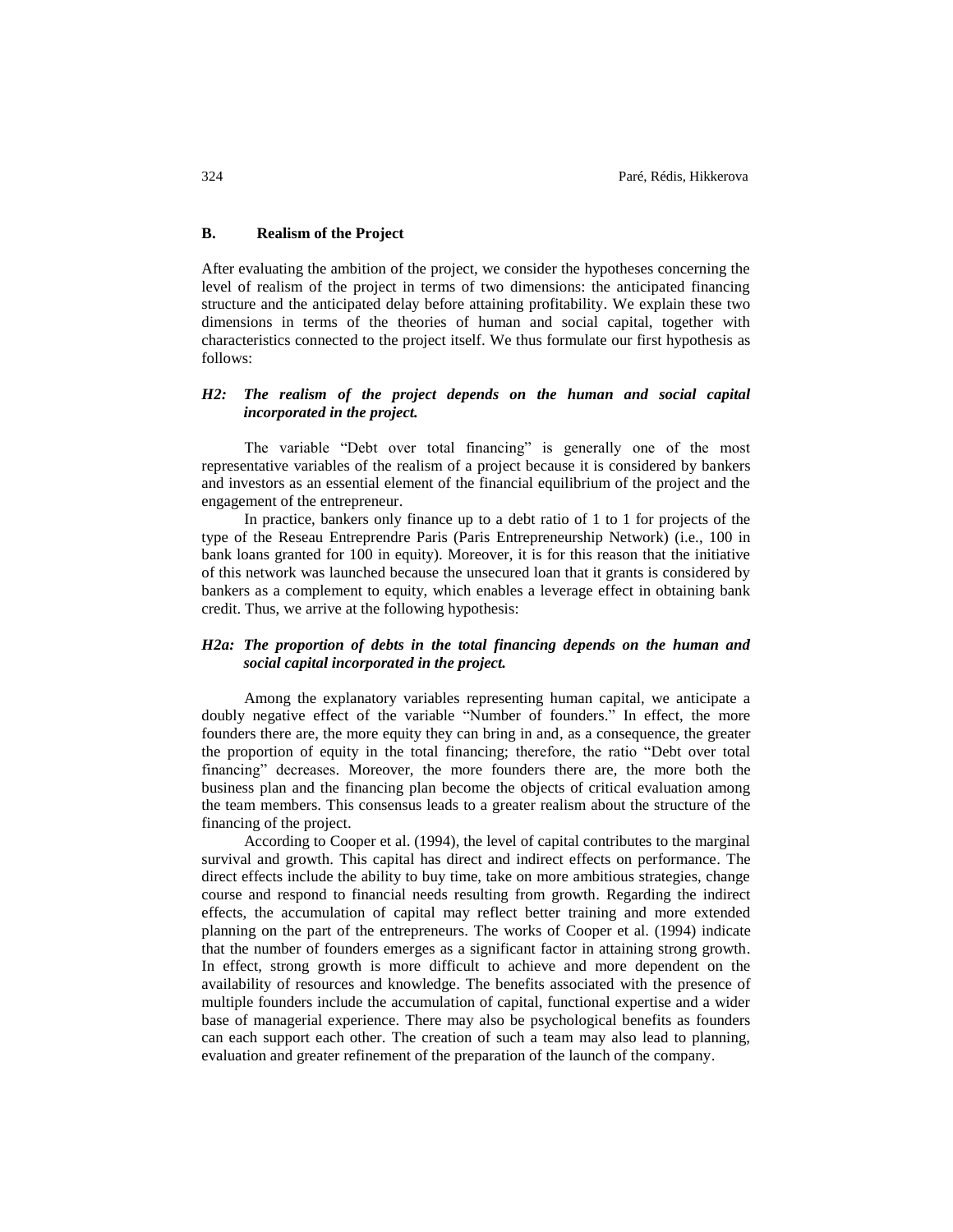We also expect a positive effect of the gender variable, meaning that women are more realistic concerning the structure of financing than men even though they engage in less ambitious projects. This theory is coherent with the literature review; almost all works claim that the femininity of the founder has a negative influence on the success of her firm (Jenseen, 2002; Lasch et al., 2005).

Finally, the influence of the variable "Sum of mean functions" seems uncertain because of a double effect. On the one hand, greater experience of the founders should provide greater realism in constructing the initial financing plan. However, the more experience the founders have, the better they know the banking finance circuits, thus inspiring confidence among bankers. The founders could perceive this experience as an advantage when asking for credit compared to other founders.

With respect to social capital, we expect a negative influence of the variable "Social connections" (GEvsUniv) on the proportion of debt in the total financing. In effect, the wider and more powerful the social network of the entrepreneurial team, the more informed the entrepreneurs are about the various financing possibilities, including grants considered as equity. Thus, they will have better developed relations with potential external equity investors (for example, business angels) and will be more familiar with the approaches of this type of financier. All of these contributing factors should lead founders to construct more realistic financial projections.

For the variables connected to the type of project, we anticipate a negative effect of the variable "Sector" (sector of activity) and the variable "Commercial implantations." In effect, the more the project expects commercial implantations (stores or restaurants), the lower the proportion of debt.

Finally, we consider the breakeven point, which corresponds to the necessary delay, anticipated by the founders, to achieve profitability. This variable is representative of the realism of the project and the viability of the project. It depends primarily on the type of project and, more specifically, on its business model, which itself depends on the sector. On the other hand, this variable can be manipulated by the founders, either because they are too optimistic about the potential market and the ability of their enterprise to acquire customers or because they understand that the cycle of investment of equity providers requires a reasonable delay for profitability. In practice, the projects presented at the Réseau Entreprendre Paris rarely have breakeven points beyond three years. We, therefore formulate the following hypothesis:

# *H2b: The breakeven point of the project depends on the human and social capital incorporated in the project.*

In general, it appears, according to Cooper et al. (1994), that performance depends positively on the level of education. A higher level of education can lead to acquiring problem-solving abilities and reflects certain qualities of commitment through a combination of engagement, motivation and discipline.

For the explanatory variables representing human capital, we believe that a positive relationship with experience and/or the sum of mean functions should appear. In effect, the variable "Experience" is correlated with the variable "Customer base" because we observe, in general, that there are very few young project leaders (new graduates) who throw themselves into B-to-B markets because they are not familiar with them.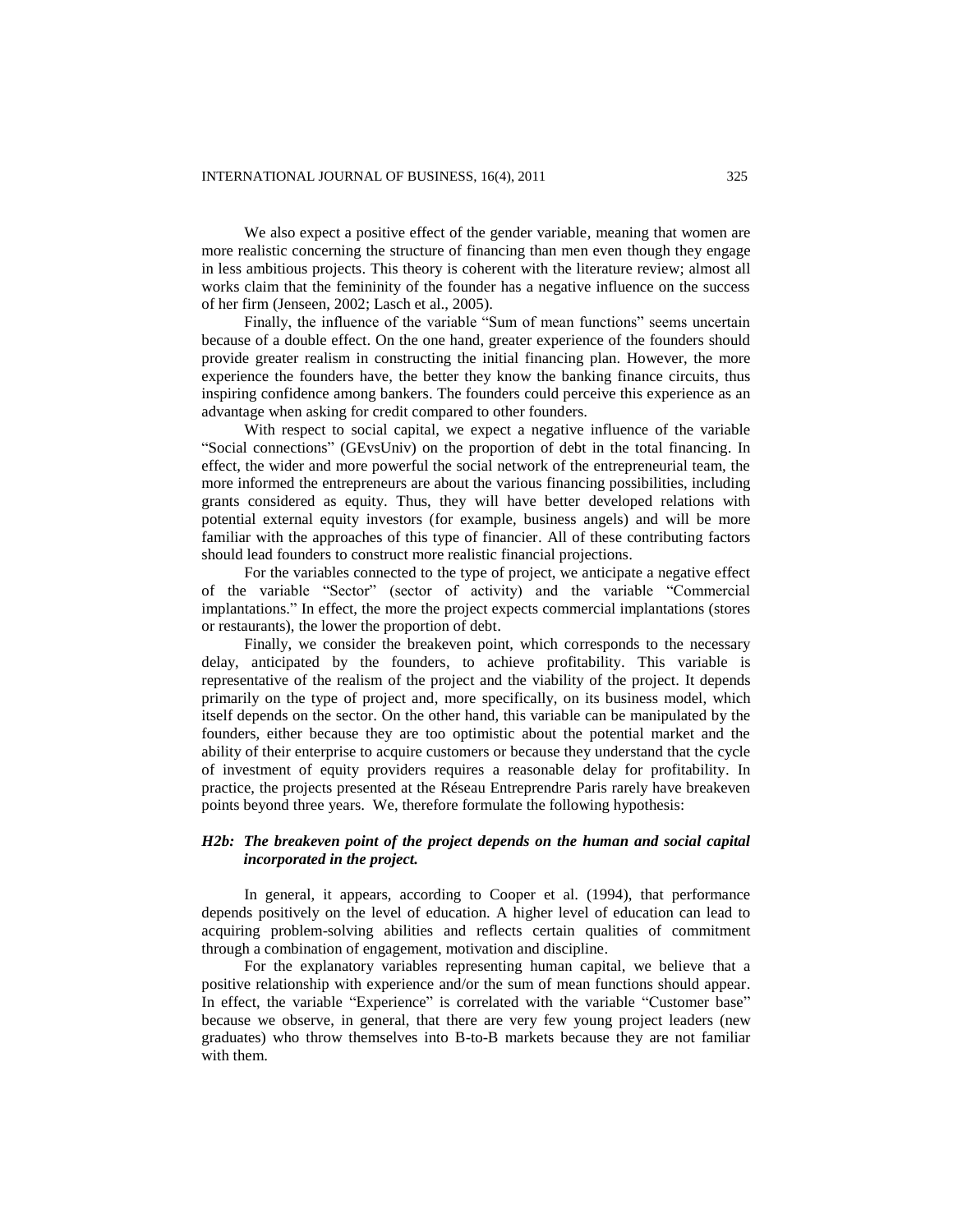Davidsson and Honig (2003) find that social capital variables are not very statistically significant, even if the majority of the coefficients are positive. This result is surely a consequence of their methodology, which consisted of evaluating the probability for the newly founded enterprise to display a profit over the course of the study.

Among the project type variables, the variable "Sector" (sector of activity) should have a negative sign because the farther you go downstream in the value chain of a sector, the shorter the breakeven point should be. Likewise, with the variable "Commercial implantations," the more implantations the project has, the longer the time to break even is. Finally, for the variable "Customer base" (B-to-B or B-to-C), we hope for a positive sign. In effect, it is harder and slower to acquire a B-to-C customer base than a B-to-B base. The modes of communication and advertising are different, and the prospects are easier to identify and obtain in the case of a project of type B-to-B. For the variable "Working capital," the more short-term financing the project requires, the longer the breakeven point.

# **IV. METHODOLOGY OF THE STUDY**

We shall first present the method of sample composition and then the choice of indicators corresponding to each variable.

#### **A. Sample Composition**

The data were collected from Réseau Entreprendre Paris (Paris Entrepreneurship Network). This network was created in 1986 in the north of France by Andre Mulliez, the founder of Auchan, a distribution group of French origin that has achieved global size. The objective in creating this network was to participate in the economic redynamization of the north of France by finding and helping founders of enterprises that would become the employers of tomorrow. His goal was to participate in the emergence of small to medium enterprises that would create value and jobs in all sectors of activity. This network developed progressively in the other regions of France.

The principle of this network is as follows. It consists of a private network of business leaders who volunteer to help the founders of potential enterprises. Each local club solicits business plans from founders of enterprises. The method consists of three stages. In the first stage, the projects are preselected by a functionary, assisted by the business leaders in the network, based on the following criteria: the abilities of the entrepreneur, the maturity of the idea and its coherence and feasibility. In the second step, the definitive investment decision is made by an engagement committee including six to eight business leaders in the network. The winner receives, at this stage, an unsecured loan from the association for a total between 15 and 50 KE. This loan is personal, does not carry interest and requires no guarantee. This loan, by attribution, enables a lever effect with banks to obtain medium-term credit. The third stage is that of support. All founders receive monthly support for three years from a member of the network, himself a business leader. The goal of this support is to give the enterprise founder someone to talk with and someone from whom to seek advice.

The current study considers the business plans received from Réseau Entreprendre Paris between 2006 and 2008. The data collection was performed in 2009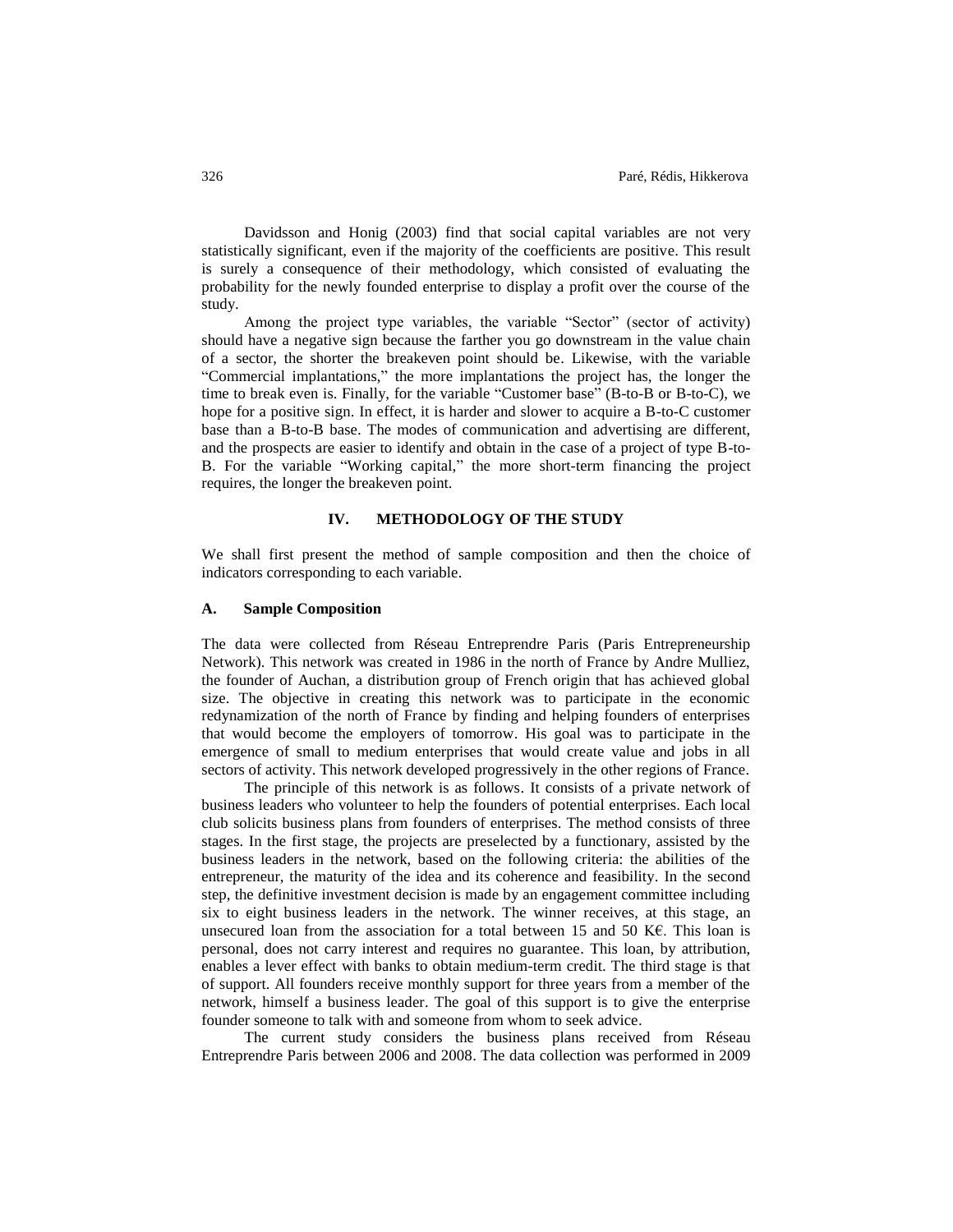and the data analysis in 2010. Some 302 business plans were evaluated. Cases of repeat businesses were eliminated, as were business plans for which the usable data were incomplete.

The data collected concerned both the profiles of the founders and the characteristics of the enterprise projects as follows:

 Data on the founder's age, education (level and type), prior professional experience (positions held, durations, size and sector of the businesses), entrepreneurial experience and presence of entrepreneurs in their families;

 Data on the project's sector of activity, need for global financing, level of debt, size of the loan requested, projected turnover at 1, 2 and 3 years and intent to hire employees at 1, 2 and 3 years.

The final sample consists of 125 business plans with complete data. It is now convenient to specify the choice of indicators chosen for the collection of variables considered.

# **B. The Choice of Indicators**

We shall first present the choice of indicators for the dependent variables and then those for the independent variables.

# **1. The Dependent Variables**

Two dependent variables were chosen: the degree of ambition of the project and its degree of realism.

# *a. The degree of ambition of the project*

To evaluate the degree of ambition of the project, we used three distinct, but complementary, measures: the turnover anticipated in the business plan (BP) three years after launch, the number of collaborators (founders and employees) anticipated in the BP after three years and, finally, the total financing anticipated by the founders at the moment the project is launched.

# *b. The realism of the project*

To evaluate the degree of realism of the project, we have used two distinct measures: the proportion of debts in the total financing and the breakeven point (delay anticipated by the founders before achieving profitability).

We shall now present the indicators chosen corresponding to the independent variables.

## **2. The Independent Variables**

Three classes of independent variables were identified: those relating to human capital, those relating to social capital and, finally, those connected to the intrinsic characteristics of the projects.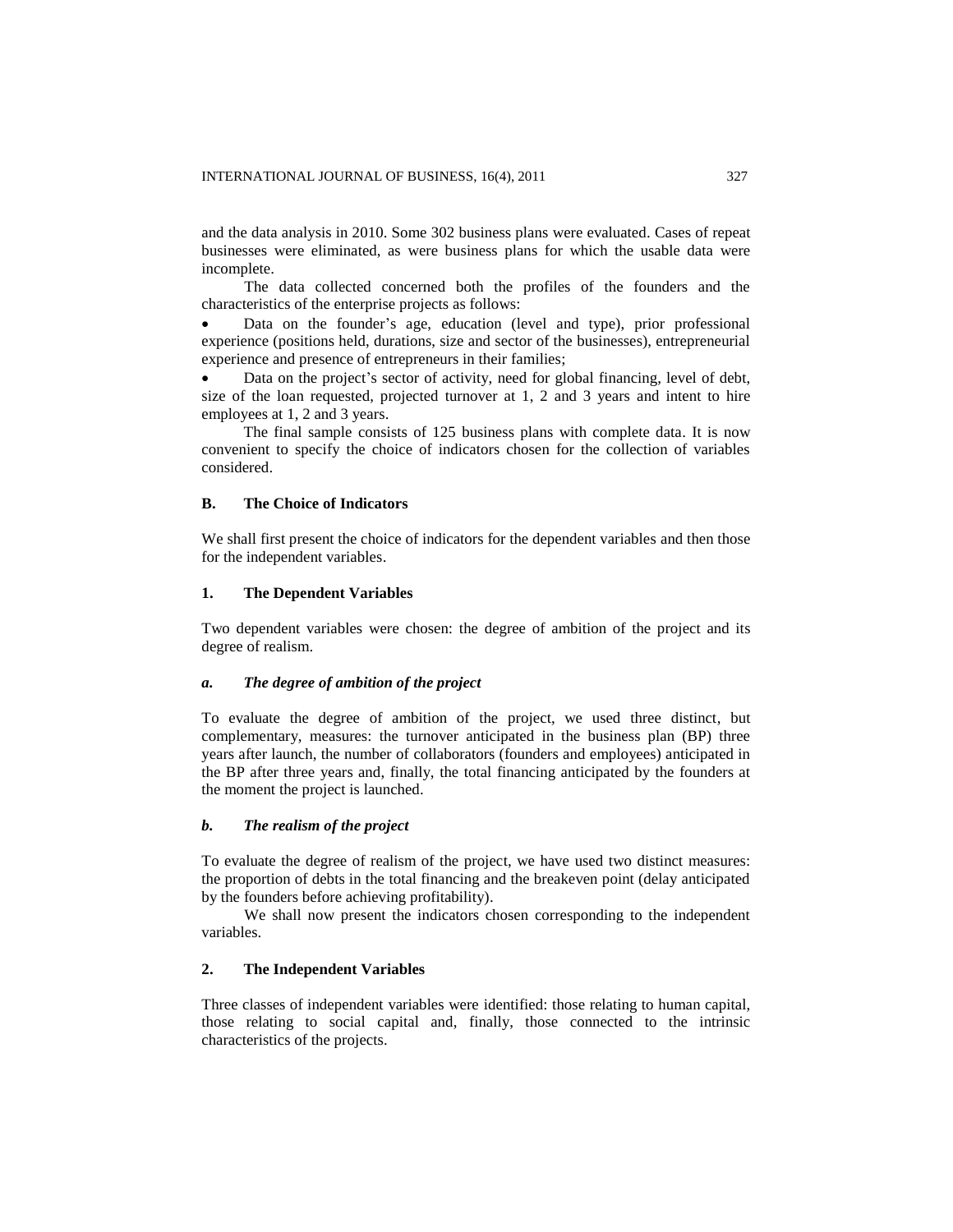#### *a. Human capital*

To measure the human capital, we used a series of measures:

Number of founders: the number of founders of the project in question.

 Gender of the team: the entrepreneurial team can be male (M), mixed (I), or female (F).

 Average age: the average age of the different members of the entrepreneurial team.

 Level of study per project: a variable corresponding to the average number of years of higher education of each of the members of the entrepreneurial team.

 Nature of education of the team: if the collection of members of the entrepreneurial team received a managerial education, then the code is M; if they received a scientific or technical education, then the code is T. If the entrepreneurial team integrates managers and scientists/technical people, the code is M. Finally, in other cases, the code is A.

 Sum of mean function: positions held by each founder of the team before founding. For this variable, a total number of points for each founder was constructed at the level of the team. An entrepreneur with direction, founding or management experience receives three points, one who was in consulting or technical fields receives two points and all others receive one point.

 Presence of a former director on the team: a binary variable with one point if the team includes at least one former business director, zero points otherwise.

 Presence of a serial entrepreneur on the team (Serial entrepreneur): a binary variable with one point if the team includes at least one serial entrepreneur, zero points otherwise.

#### **b.** *Social capital*

To measure the impact of social capital, we shall use a measure of the relational network of the founders. In the French framework, many professional and academic studies<sup>3</sup> have shown that the relations forged during the period of study play a significant role, particularly in view of the role of the French "Grandes Ecoles" in the educational system and of degrees from these schools in the governing structure of enterprises.

We define the variable "GEvsUniv" depending on whether the founders on the team studied at a Grande Ecole, a university or a combination of both. This variable represents the sum of the points of the members of the entrepreneurial team. An alumnus of a Grande Ecole receives two points, an alumnus of a university receives one point and the others do not receive a point. The underlying idea is that the "Social network" of founders who went to a Grande Ecole (alumni networks, for example) should be better than that of the founders with only a university degree or education from some other institution.

## *c. The variables connected to the project*

Finally, we have included four control variables connected to the intrinsic characteristics of the project: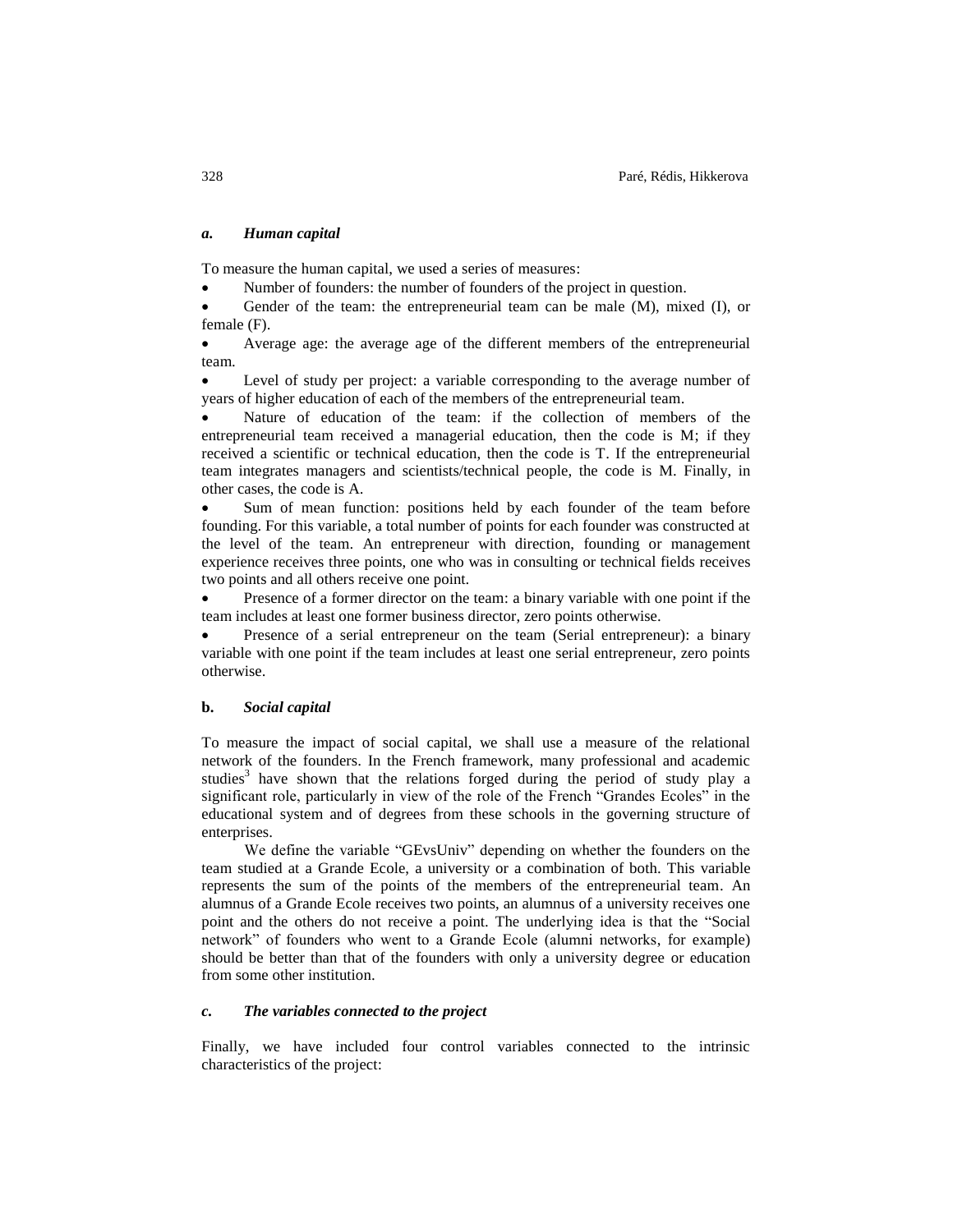Sector represents the sector of activity: industrial sector (I), publishing sector (E), software sector (L), internet sector (W), sector of restaurants and cafés (R), service and consulting sector (S) and commercial sector (C).

 Commercial implantation: a binary variable equal to 1 if the project intends to create commercial installations, 0 if not.

 Target clientele (B-to-B or B-to-C): this is a variable that takes the following values: (1) if the clientele is business to business, (2) if the clientele is both business to business and business to customers and (3) if the clientele is business to customers.

 Amount of working capital required (BFR): the total in thousands of euros of working capital necessary for the project during the first three years.

It is now convenient to present the results of the empirical test.

# **V. EMPIRICAL RESULTS**

We shall first present the results of the tests of those hypotheses connected to the degree of ambition of the projects and then present the results related to the degree of realism of the projects.

#### **A. The Ambition of the Project**

The ambition of the project is approached in this study from the perspective of the three-year turnover, the number of jobs at three years and the total financing required over 3 years (CA3). We have therefore constructed three equations to explain these three dimensions of ambition in terms of the variables of the human and social capital of the founder and the intrinsic characteristics of the projects.

For the expected turnover at three years, the following human capital variables are significant:

 Gender of the team: negative. We can conclude that women have a less ambitious vision of projects, either because they are more realistic or because they prioritize elements other than the growth of their company, such as employment or profitability. This result confirms those of the works of Brush (1992) and de Cooper et al. (1994) regarding the influence of gender in entrepreneurship, particularly the weaker ambition of women founders as compared to men.

 Sum of mean functions: the influence of this variable is positive. Thus, the more various professional positions the founder has held, the more ambitious he will be. This optimism can be explained by the fact that founders with strong professional experience decide to move from a salaried position, generally with management status, to that of an entrepreneur only if their knowledge of the job or sector enable them to derive a comparative advantage compared to competitors and if the project seems sufficiently significant and profitable for them to be able to hope for future profit greater than that of their former position. This result agrees with the results of Dahlquist, Davidsson and Wiklund (1999) regarding the capacity of experienced entrepreneurs to evaluate an idea very early in the process.

 Presence of a former director on the team: positive. This result strengthens the preceding one on average functions because the motives for their optimism are the same.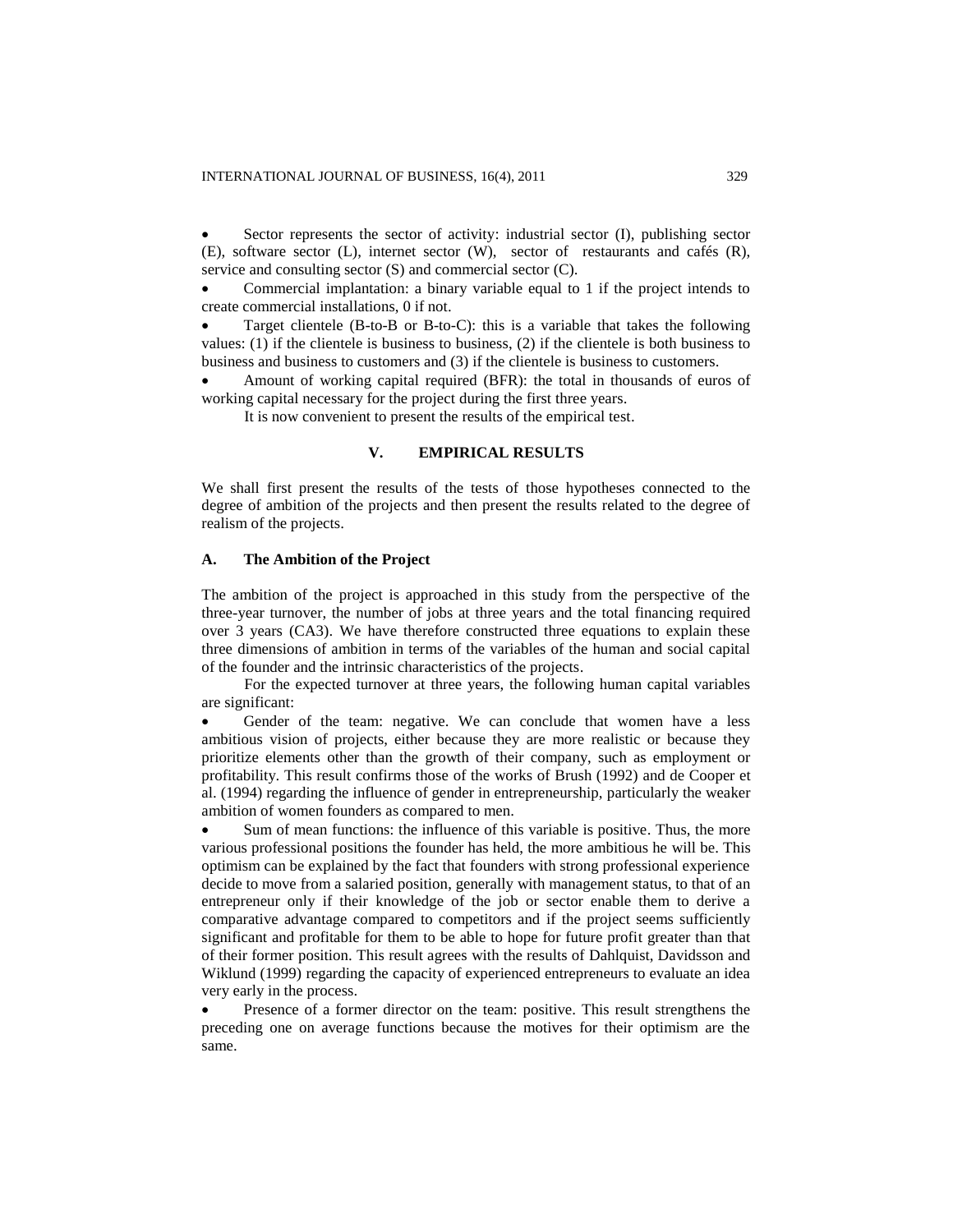The social capital variable has a positive impact on the discounted turnover. This result can be explained by the fact that entrepreneurs who are well positioned in business networks can thus benefit from easier access to suppliers and clients. This explanation was also proposed by Brush (1992) to explain the influence of the gender variable by showing that women entrepreneurs were less engaged in these types of networks. Furthermore, by sharing their project idea with the members of their social network, the entrepreneurs will be supported in their ideas and thus become more ambitious or abandon it.

The significant variables connected to the project characteristics include "Clientele" and "Working capital". For the clientele, seeking a B-to-B market with more significant development perspectives leads to a positive effect on the anticipated turnover. For the working capital, the relation is even more logical and automatic as the working capital generally grows with turnover.

|                             | CA3      | <b>Significance</b> |         | Coefficient |
|-----------------------------|----------|---------------------|---------|-------------|
| Number of founders          |          |                     |         |             |
| Gender                      | X        | 0.047               | $-2.12$ | $-0.159$    |
| Average age                 |          |                     |         |             |
| Level of study              |          |                     |         |             |
| Nature of education         |          |                     |         |             |
| Sum of mean functions       | X        | 0.004               | 2.93    | 0.402       |
| former director on the team | X        | 0.035               | 2.28    | 0.231       |
| Serial entrepreneur         |          |                     |         |             |
| GEvsUniv                    | X        | 0.023               | 2.55    | 0.173       |
| Sector                      |          |                     |         |             |
| IC.                         |          |                     |         |             |
| Clientele                   | X        | 0.047               | 2.00    | 0.190       |
| Working capital             | X        | 0.010               | 6.06    | 0.352       |
| R <sub>2</sub>              | 0.241    |                     |         |             |
| Anova                       |          |                     |         |             |
| Regression (Sum of 2)       | 4.032 E8 |                     |         |             |
| Residue (Sum of 2)          | 3.201 E9 |                     |         |             |
| Sig                         | 0.016    |                     |         |             |

**Table 1** Results of the regression on turnover at 3 years

For the employment, founders and employees (Employ 3), the following two human capital variables, anticipated at three years, are significant:

 Sum of mean functions: positive. This variable has the same influence on threeyear employment as on turnover, and the underlying reasons appear to be identical.

 Presence of a serial entrepreneur: positive. This finding confirms the influence of entrepreneurial experience on the conception of the enterprise project.

Note that the variable "gender" is no longer significant. Thus, in terms of projected employment, the difference between men and women disappears. Therefore, they would share the same degree of ambition according to this variable even if the projected turnovers are different.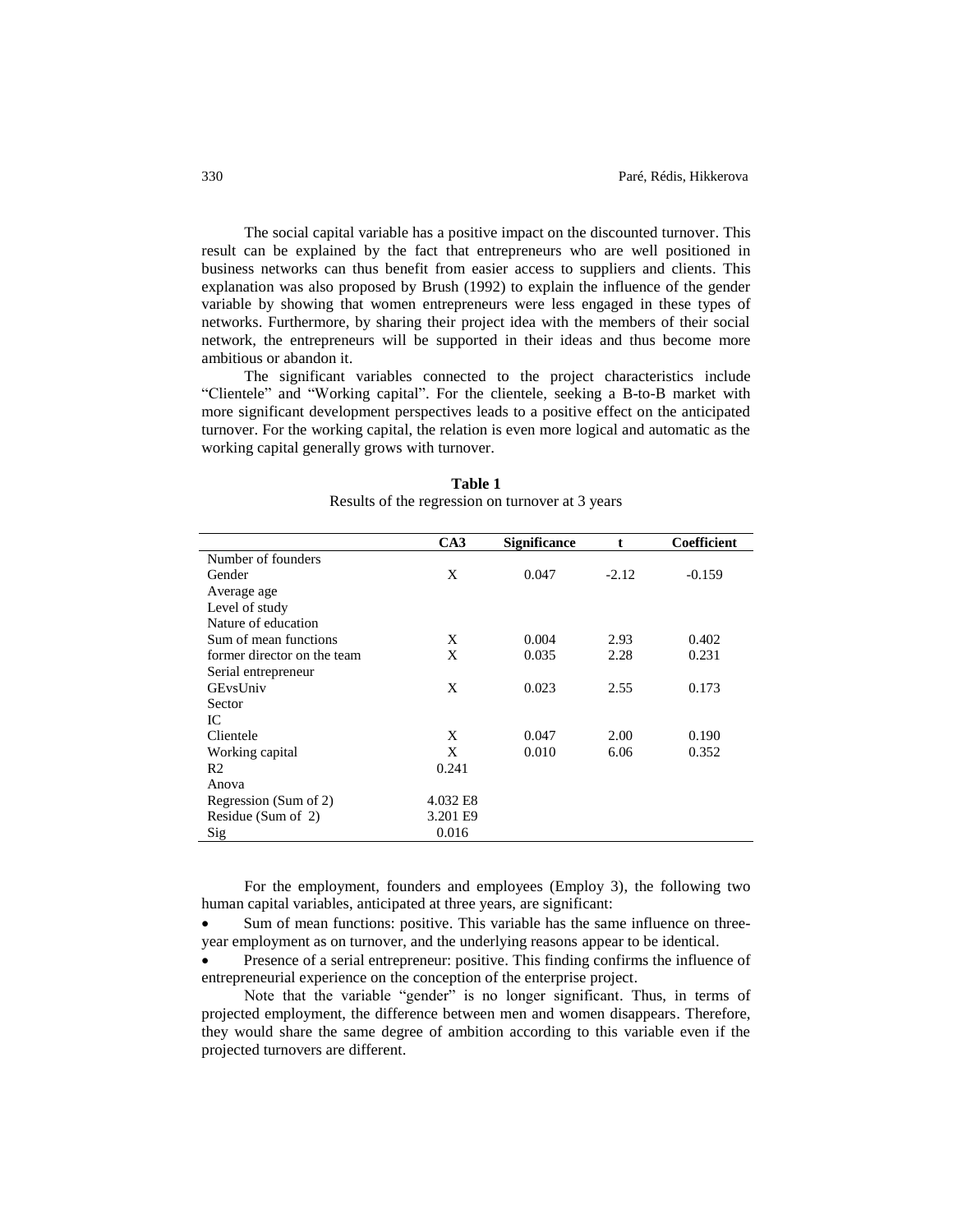Conforming to the results of Bosma et al. (2004), we observe that integration in networks has a positive effect on the number of jobs created by the entrepreneur.

Finally, the two variables connected to the project characteristics show almost automatic relations. The variable connected to the sector (code 2) indicates that the more the project is of the "service" type, the less significant is the number of jobs anticipated (compared to activities of industrial production).

Likewise, working capital is a variable connected to the size of the enterprise. In effect, the more working capital one has, the more significant it is. This variable is positively correlated to the size of the enterprise and the number of employees. Moreover, the more the activity consists of commercializing services (in particular, web services in this type of project), the more significant the working capital is in terms of the time required to acquire customers.

|                        | <b>Employ 3</b> | <b>Significance</b> | t-test  | Coefficient |
|------------------------|-----------------|---------------------|---------|-------------|
| Number of founders     |                 |                     |         |             |
| Gender                 |                 |                     |         |             |
| Average age            |                 |                     |         |             |
| Level of study         |                 |                     |         |             |
| Nature of education    |                 |                     |         |             |
| Sum of mean functions  | X               | 0.011               | 2.617   | 0.31        |
| Former director on the |                 |                     |         |             |
| team                   |                 |                     |         |             |
| Serial entrepreneur    | X               | 0.024               | 2.407   | 0.419       |
| GEvsUniv               | X               | 0.076               | 1.792   | 0.16        |
| Sector                 | X               | 0.072               | $-1.82$ | $-0.213$    |
| IC                     |                 |                     |         |             |
| Clientele              |                 |                     |         |             |
| Working capital        | X               | 0.652               | 0.453   | 0.055       |
| R <sub>2</sub>         | 0.219           |                     |         |             |
| Anova                  |                 |                     |         |             |
| Regression (Sum of 2)  | 31543           |                     |         |             |
| Residue (Sum of 2)     | 193342          |                     |         |             |
| Sig                    | 0.018           |                     |         |             |

**Table 2** Results of the regression on employment at three years

The total financing of the project (TotalFint) supports the results obtained regarding the ambition of the project based on the regression of turnover and employment at three years. The variable "Gender" becomes significant with respect to turnover, indicating that women are less ambitious in their demands for financing. On the other hand, the variable "Sum of mean functions" remains significantly positive, as in the two preceding equations.

Likewise, social capital exerts a positive influence on the hope to find financing because it permits possibilities for connecting with investors and bankers.

Among the variables characterizing the nature of the project, the variables related to size are significantly positive, as in the equation for turnover. The variable "Sector," likewise, has a positive coefficient because service-type projects require more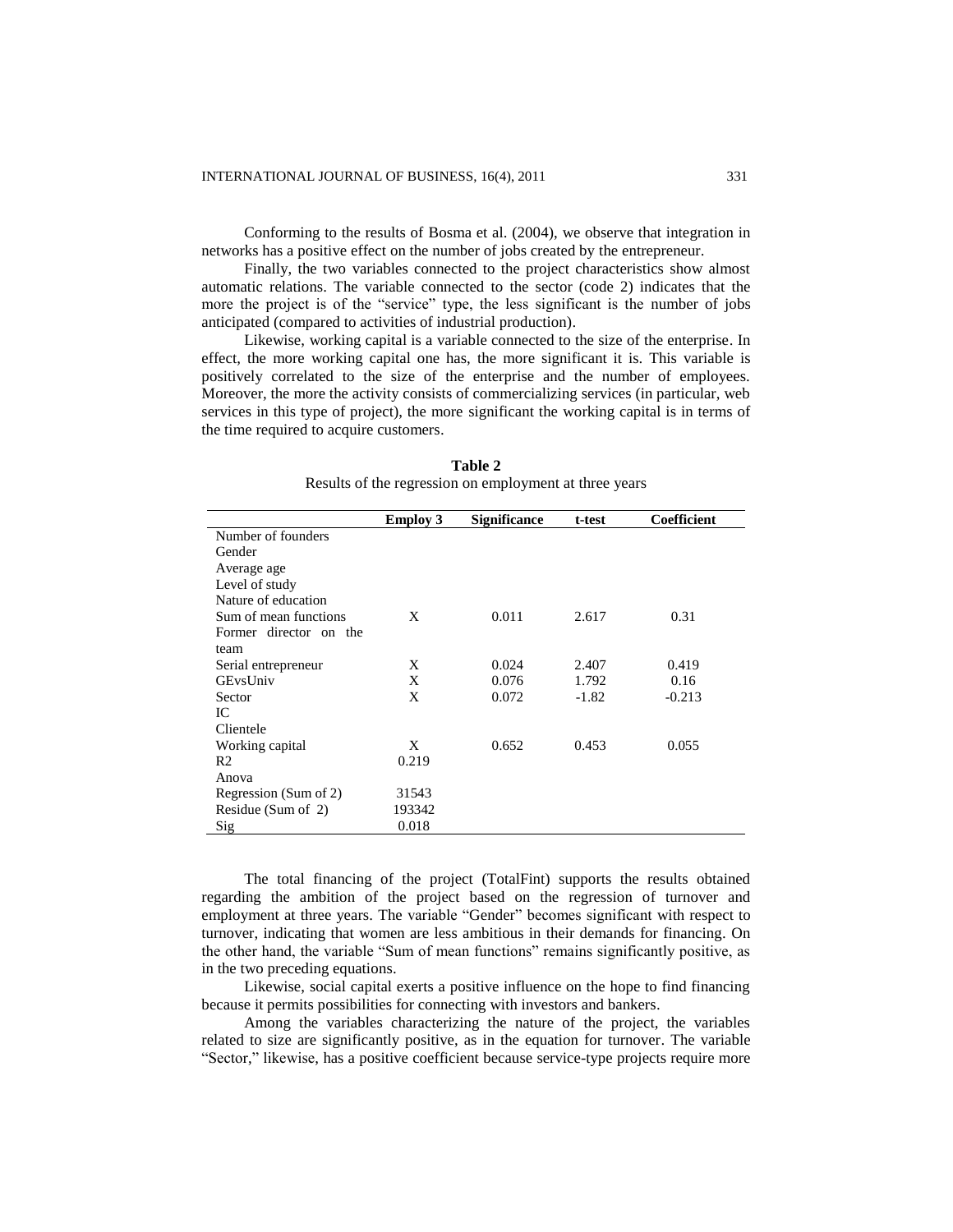significant investments, particularly in marketing, to acquire a clientele than industrial production-type projects. Finally, the variable "commercial implantation" has a negative effect because in the projects submitted to Entreprendre Paris, the projects requiring commercial implantations are often projects of small scope (e.g., creation of a wine bar); thus, a size effect exists in the opposite direction.

|                        | <b>TotalFint</b> | <b>Significance</b> | t-test   | Coefficient |
|------------------------|------------------|---------------------|----------|-------------|
| Number of founders     |                  |                     |          |             |
| Gender                 | X                | 0.046               | $-2.016$ | $-0.18$     |
| Average age            |                  |                     |          |             |
| Level of studies       |                  |                     |          |             |
| Nature of education    |                  |                     |          |             |
| Sum of mean functions  | X                | 0.074               | 1.81     | 0.245       |
| Former director on the |                  |                     |          |             |
| team                   |                  |                     |          |             |
| Serial entrepreneur    |                  |                     |          |             |
| GEvsUniv               | X                | 0.010               | 3.871    | 0.597       |
| Sector                 | X                | 0.078               | 1.783    | 0.205       |
| IС                     | X                | 0.026               | $-2.27$  | $-0.275$    |
| Clientele              | X                | 0.042               | 2.068    | 0.229       |
| Working capital        | X                | 0.041               | 2.114    | 0.298       |
| R <sub>2</sub>         | 0.164            |                     |          |             |
| Anova                  |                  |                     |          |             |
| Regression (Sum of 2)  | 3148574          |                     |          |             |
| Residue (Sum of 2)     | 1,603 E7         |                     |          |             |
| Sig                    | 0.024            |                     |          |             |

**Table 3** Results of the regression on the total anticipated financing

It is now convenient to consider the empirical results related to the realism of the project.

#### **B. The Realism of the Project**

The realism of a project is a crucial factor for all funding providers. It permits them to reconcile the ambition of the financing structure ("DettesvsTotal") and the capacity to attain financial equilibrium (time to break even).

With regard to human capital, the coefficients of the variables "Number of founders" and "Gender" have the expected negative and positive signs, respectively. The cross-evaluation of the projects and the ability to bring in equity increase with the number of founders, which enables some prudence in the debt rates and makes the project credible. When considering the behavior of women in financing, this study finds that they demand less funding overall than men but are more likely to prioritize debts. Their presence, therefore, negatively affects the realism of the project. These results confirm those of Lasch et al. (2005).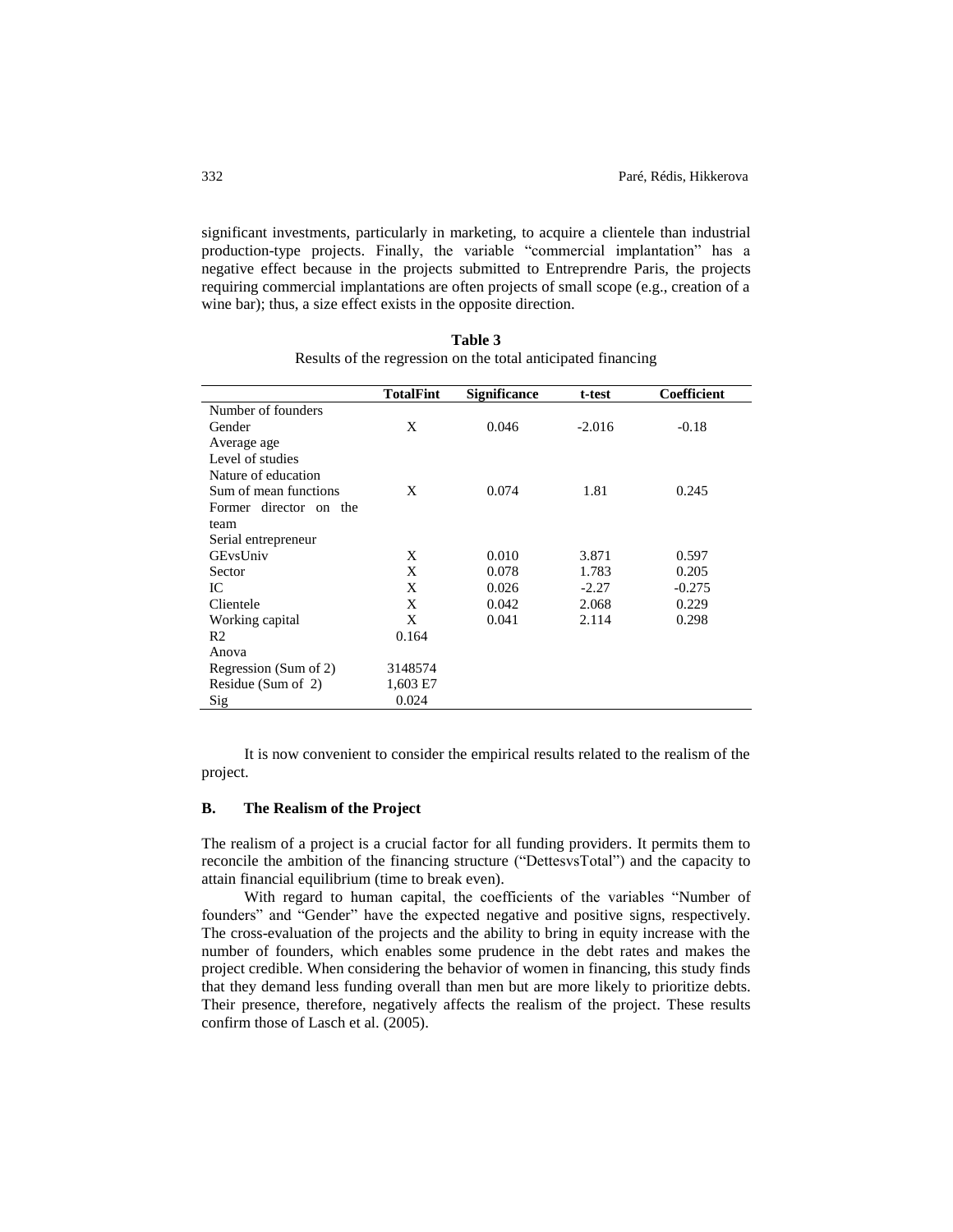In addition, we observe a positive relation with the variable sum of mean functions. Therefore, it is the second effect proposed in the literature that is dominant: the experience of the founders affects their capacity to borrow.

Regarding social capital, the negative influence of the variable "GEvsUniv" on the proportion of debts in the total financing confirms that inclusion in a social network leads founders to be more prudent in the structure of the financing of their enterprise, in contrast to its influence on the total financing sought.

For the variables depending on the type of project, "Sector," "IC" and "Clientele," we anticipated a negative effect.

For the variable "Sector", the negative effect is due to the fact that projects downstream in the value chain would be less susceptible to debt financing than upstream projects because they have less physical guarantee from the perspective of the bankers (for assets created or acquired). For the variable "Clientele," we deduce from it that B-to-C projects have a lower rate of debt than B-to-B projects, as the latter rely often on the acquisition of physical assets.

For the variable "IC", we thus verify that the more the project anticipates commercial implantations (shops or restaurants), the lower the debt rate.

Finally, for the variable "Working capital", the relationship with the debt rate is almost automatic, as the majority of working capital is financed in the short term in this type of firm by bank credits, and thus, when the working capital increases, so does the debt rate.

|                             | <b>Dettesys</b> | <b>Significance</b> | t-test   | <b>Coefficient</b> |
|-----------------------------|-----------------|---------------------|----------|--------------------|
|                             | <b>Total</b>    |                     |          |                    |
| Number of founders          | X               | 0.031               | $-2.18$  | $-0.195$           |
| Gender                      | X               | 0.052               | 1.97     | 0.201              |
| Average age                 |                 |                     |          |                    |
| Level of studies            |                 |                     |          |                    |
| Nature of education         |                 |                     |          |                    |
| Sum of mean functions       | X               | 0.08                | 2.892    | 0.576              |
| Former director on the team |                 |                     |          |                    |
| Serial entrepreneur         |                 |                     |          |                    |
| GEvsUniv                    | X               | 0.045               | $-2.026$ | $-0.146$           |
| Sector                      | X               | 0.01                | $-3.71$  | $-0.319$           |
| IC.                         | X               | 0.007               | $-2.77$  | $-0.284$           |
| Clientele                   | X               | 0.092               | $-1.70$  | $-0.171$           |
| Working capital             | X               | 0.101               | 1.703    | 0.278              |
| R <sub>2</sub>              | 0.178           |                     |          |                    |
| Anova                       |                 |                     |          |                    |
| Regression (Sum of 2)       | 10747           |                     |          |                    |
| Residue (Sum of 2)          | 49689           |                     |          |                    |
| Sig                         | 0.00            |                     |          |                    |
|                             |                 |                     |          |                    |

**Table 4** Results of the regression on the debt ratio

Finally, the realism of the project is approached by means of the time to attain profitability (time to break even called "Breakeven"). We observe that two variables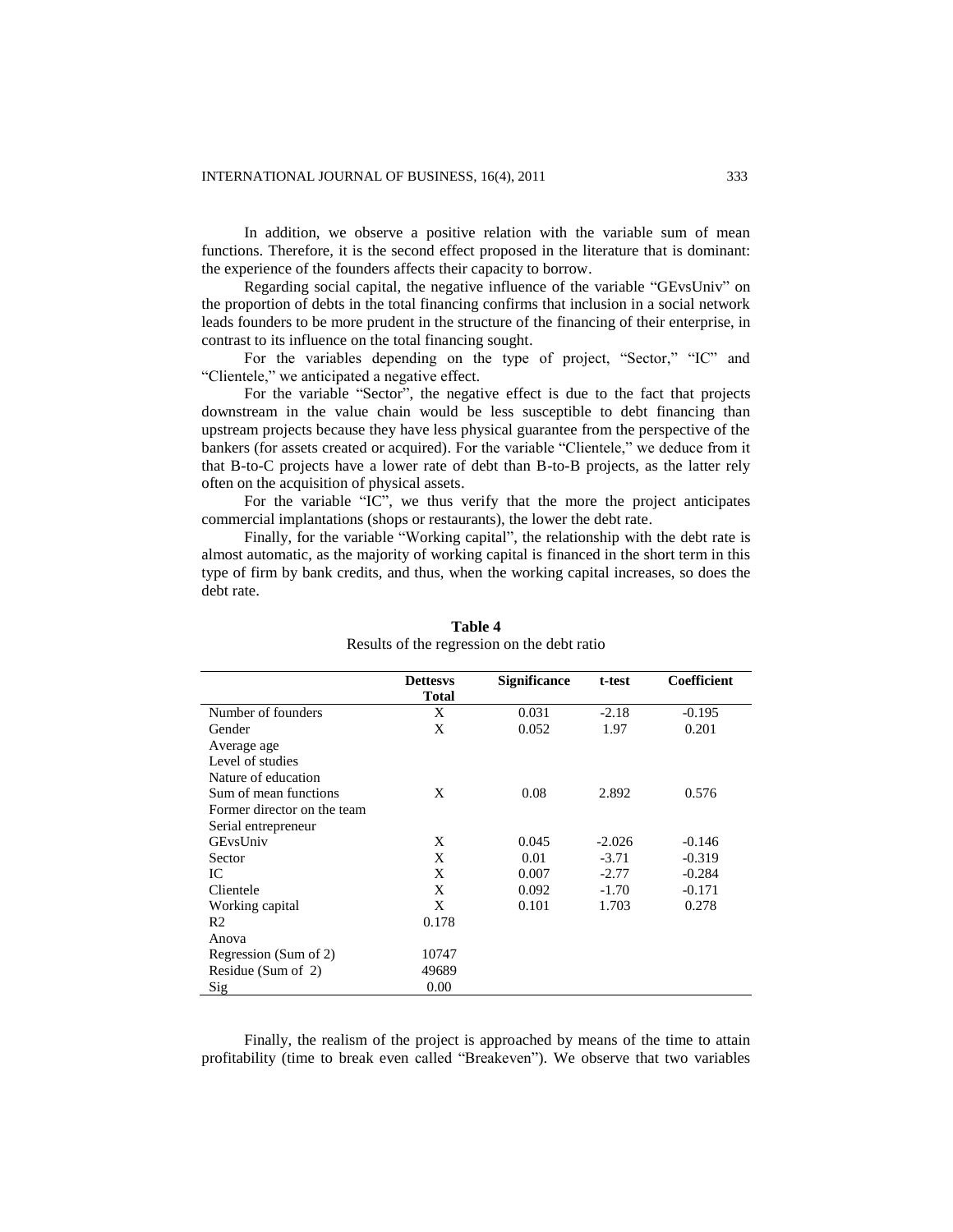connected to human capital have a strong positive influence, in contrast to social capital, which has no influence. These variables are "Level of studies" and "Sum of mean functions." The underlying explanation is similar for both variables; the education and experience of founders cause them to be more realistic about the time required to achieve profitability. Social capital does not appear to have an influence on the breakeven point as this depends more on the intrinsic characteristics of the project, its economic model and the ability of the directors to implement it.

Among the project type variables, the variable "Sector" displays a negative sign, confirming that projects based on services have a shorter anticipated time to return on investment. The three other factors connected to the project appear to have an impact on lengthening the breakeven point. For the variable "IC," we claim that the more commercial implantations the project will have, the more time this step will take, increasing the time to break even. For the variable "Clientele" (B-to-B or B-to-C), the positive sign is due to the more significant delays in acquiring a customer base in B-to-C projects. Finally, for working capital, the growth of short-term financing makes it more difficult to reach the profitability. The last two effects are often combined for projects of the type "web services," where young enterprises file for bankruptcy because they have not yet managed to extract a positive result and can no longer finance their investments as well as their operating cycle.

|                             | <b>Breakeven</b> | Significance | t-test  | Coefficient |
|-----------------------------|------------------|--------------|---------|-------------|
| Number of founders          |                  |              |         |             |
| Gender                      |                  |              |         |             |
| Average age                 |                  |              |         |             |
| Level of studies            | X                | 0.194        | 1.307   | 0.118       |
| Nature of education         |                  |              |         |             |
| Sum of mean functions       | X                | 0.193        | 1.307   | 0.117       |
| Former director on the team |                  |              |         |             |
| Serial entrepreneur         |                  |              |         |             |
| GEvsUniv                    |                  |              |         |             |
| Sector                      | X                | 0.016        | $-2.44$ | $-0.209$    |
| IС                          | X                | 0.028        | 2.231   | 0.233       |
| Clientele                   | X                | 0.001        | 3.259   | 0.28        |
| Working capital             | X                | 0.05         | 2.878   | 0.33        |
| R <sub>2</sub>              | 0.141            |              |         |             |
| Anova                       |                  |              |         |             |
| Regression (Sum of 2)       | 15.354           |              |         |             |
| Residue (Sum of 2)          | 93.346           |              |         |             |
| Sig                         | 0.00             |              |         |             |

**Table 5** Results of the regression on the time to break even

From a purely statistical perspective, the five tables above indicate that despite the sometimes small  $\mathbb{R}^2$  coefficients, the degree of significance of the Anova is below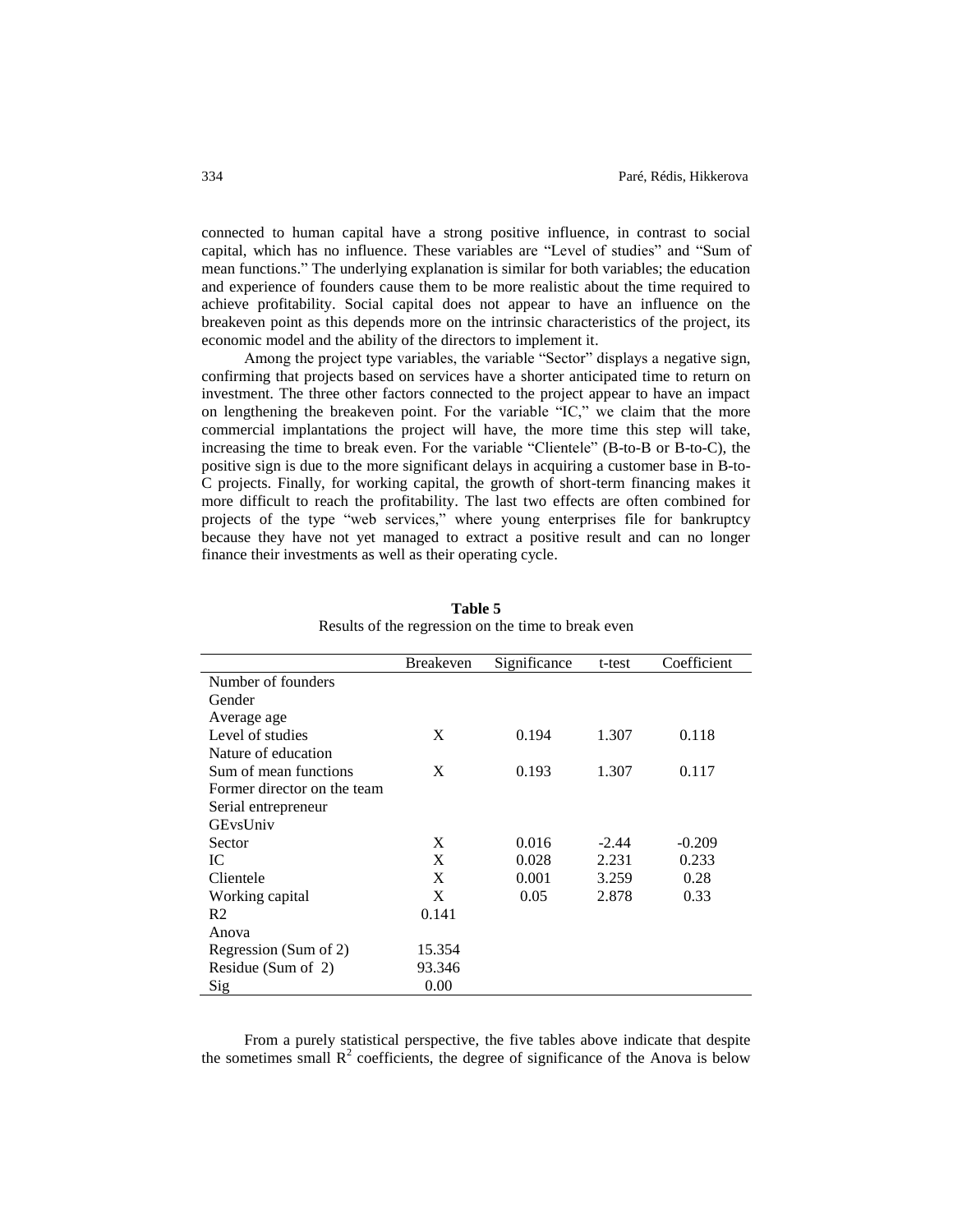5%, which validates the quality of these five models. Furthermore, the small variance inflation factors (VIF  $\langle$  2.6) associated with the small standard deviations of the estimated parameters demonstrate the absence of collinearity problems.

#### **VI. CONCLUSION**

In conclusion, it is helpful to recall that the interest of the present study is due largely to its originality in so far as works considering this very early stage of the entrepreneurial adventure is rare. The application of the theory of organizational capital has enabled us to evaluate the influence of human and social capital on the conception of the enterprise project from its genesis through the financial projections made by the founders at the stage of the business plan. Two primary variables were the object of the study: the degree of ambition of the projects and their degree of realism. Based on tests of the hypotheses conducted on an original sample of 125 business plans of enterprises at the creation stage, the results show the influence of human and social capital on the conception of enterprise projects. In particular, the significance of the positions held prior to founding the current enterprise, the presence of a former director (or a serial entrepreneur) on the team of founders and the strength of the social network of the entrepreneurs have a positive influence on the degree of ambition of the project. The proportion of women on the team plays an inverse role. Moreover, the size of the team of entrepreneurs and the strength of their social network is positively correlated to the realism of the project, in contrast to the average level of positions held previously by the founders, the average length of their studies and the proportion of women on the team.

#### **ENDNOTES**

- 1. Source : APCE (Agence Pour la Création d'Entreprise French Agency for the Creation of Enterprise).
- 2. Interviews conducted with venture capitalists and entrepreneurs in the framework of events organized by Marc-Tech (2000-2008). The authors also regularly participate in round tables for financing and start-ups as consultants of venture capitalists.
- 3. <http://www.opesc.org/analyses/reseaux-gen.php>

#### **REFERENCES**

- Alvarez, S., and L.W. Busenitz, 2001, "The Entrepreneurship of Resource-based Theory," *Journal of Management*, 27, 755–776.
- Alvarez, S.A., and J.B. Barney, 2004, "Organizing Rent Generation and Appropriation: Toward a Theory of the Entrepreneurial Firm," *Journal of Business Venturing*, 19(5), 621–635.
- Barringer, B., Jones, R., and D.O. Neubaum, 2005, "A Quantitative Content Analysis of the Characteristics of Rapid-Growth Firms and their Founders," *Journal of Business Venturing*, *20* (5), 663-687.
- Bates, T., 1990, "Entrepreneur Human Capital Inputs and Small Business Longevity," *Review of Economics & Statistics*, 72(4), 551–559.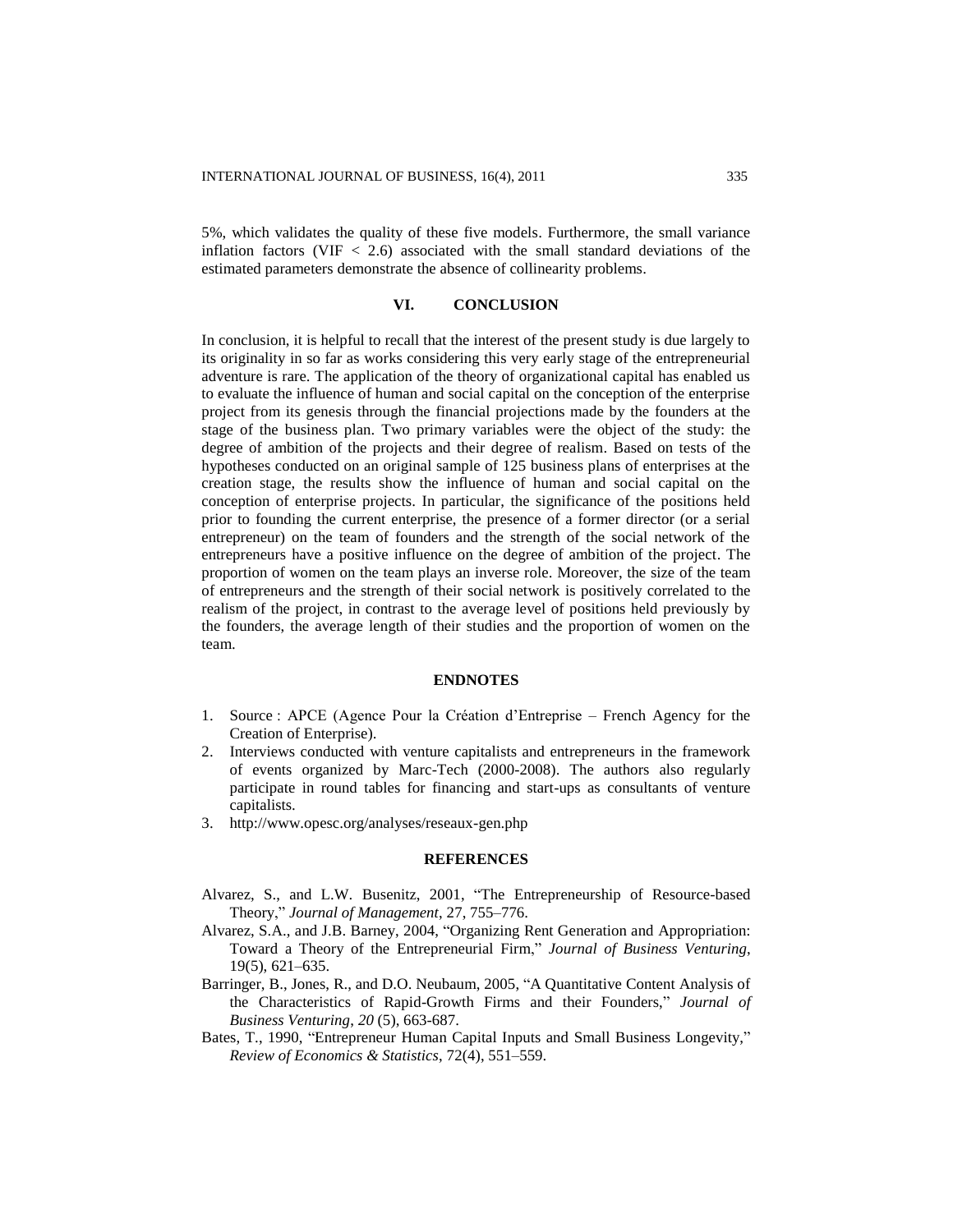Becker, G.S., 1975,"Human Capital," *New York: National Bureau of Economic Research.*

- Bloodgood, J.M., H.J. Sapienza, and J.G. Almeida, 1996, "The Internationalization of New High-Potential U.S. Ventures: Antecedents and Outcomes," *Entrepreneurship Theory and Practice*, 20(4), 61–76.
- Bosma, N.S., C.M. van Praag, A.R. Thurik, and G. de Wit, 2004, "The Value of Human and Social Capital Investments for the Business Performance of Startups," *Small Business Economics,* 23, 227–236.
- Bruederl, J., P. Preisendoerfer, and R. Ziegler, 1992, "Survival Chances of Newly Founded Business Organizations," *American Sociological Review,* 57, 227–242.
- Brush, C., 1992, "Research on Women Business Owners: Past Trends, a New Perspective and Future Directions," *Entrepreneurship Theory and Practice,* 16(4), 5-30.
- Carter, N.M., M. Williams, and P.D Reynolds, 1997, "Discontinuance among New Firms in Retail: The Influence of Initial Resources, Strategy, and Gender," *Journal of Business Venturing*, 12, 125–145.
- Chamanski, A., and S. Waago, 2001, "The Organizational Success of New Technology-Based Firms," Working paper, *Norwegian University of Science and Technology*, Trondheim, Norway.
- Chandler, GN., and SH. Hanks, 1994, "Founder Competence, the Environment and Venture Performance," *Entrepreneurship Theory and Practice,* 18(3), 77–90.
- Cooper, A.C., and F.J. Gimeno-Gascon, 1992, "Entrepreneurs, Processes of Founding and New Performance," in D. Sexton and J. Kasarda (eds), *The State of the Art in Entrepreneurship*, Boston, MA: PWS Publishing Co.
- Cooper, A., F.J. Gimeno-Gascon, and C. Woo, 1994, "Initial Human and Financial Capital as Predictors of New Ventures Performance," *Journal of Business Venturing,* 9, 371–395.
- Cooper, A.C., T.B. Folta, and C.Y. Woo, 1995, "Entrepreneurial Information Search," *Journal of Business Venturing*, 10, 107–120.
- Dahlqvist, J., P. Davidsson, and J. Wiklund, 1999, "Initial Conditions as Predictors of New venture Performance: A Replication and Extension of the Cooper et al. Study," *44th World Conference of the International Council for Small Business*, Naples, 20-23 June.
- Davidsson P., and B. Honig, 2003, "The Tole of Social and Human Capital among Nascent Entrepreneurs," *Journal of Business Venturing*, 18, 301-331.
- Dyke, L., E. Fischer, and R. Reuber, 1992, "An Inter-industry Examination of the Impact of Experience on Entrepreneurial Performance," *Journal of Small Business Management,* 30, 72–87.
- Florin, J., M. Lubatkin, and W. Schulze, 2003, "A Social Capital Model of Highgrowth Ventures," *Academy of Management Journal*, 46(3), 374–385.
- Fried, V.H., and R.D. Hisrich, 1994, "Towards a Model of Venture Capital Investment Decision Making," *Financial Management*, 36(3): 28-37.
- George, G., S.A. Zahra, K.K. Wheatley, and R. Khan, 2001, "The Effects of Alliance Portfolio Characteristics and Absorptive Capacity on Performance: A Study of Biotechnology Firms," *Journal of High Technology Management Research*, 12(2), 205–226.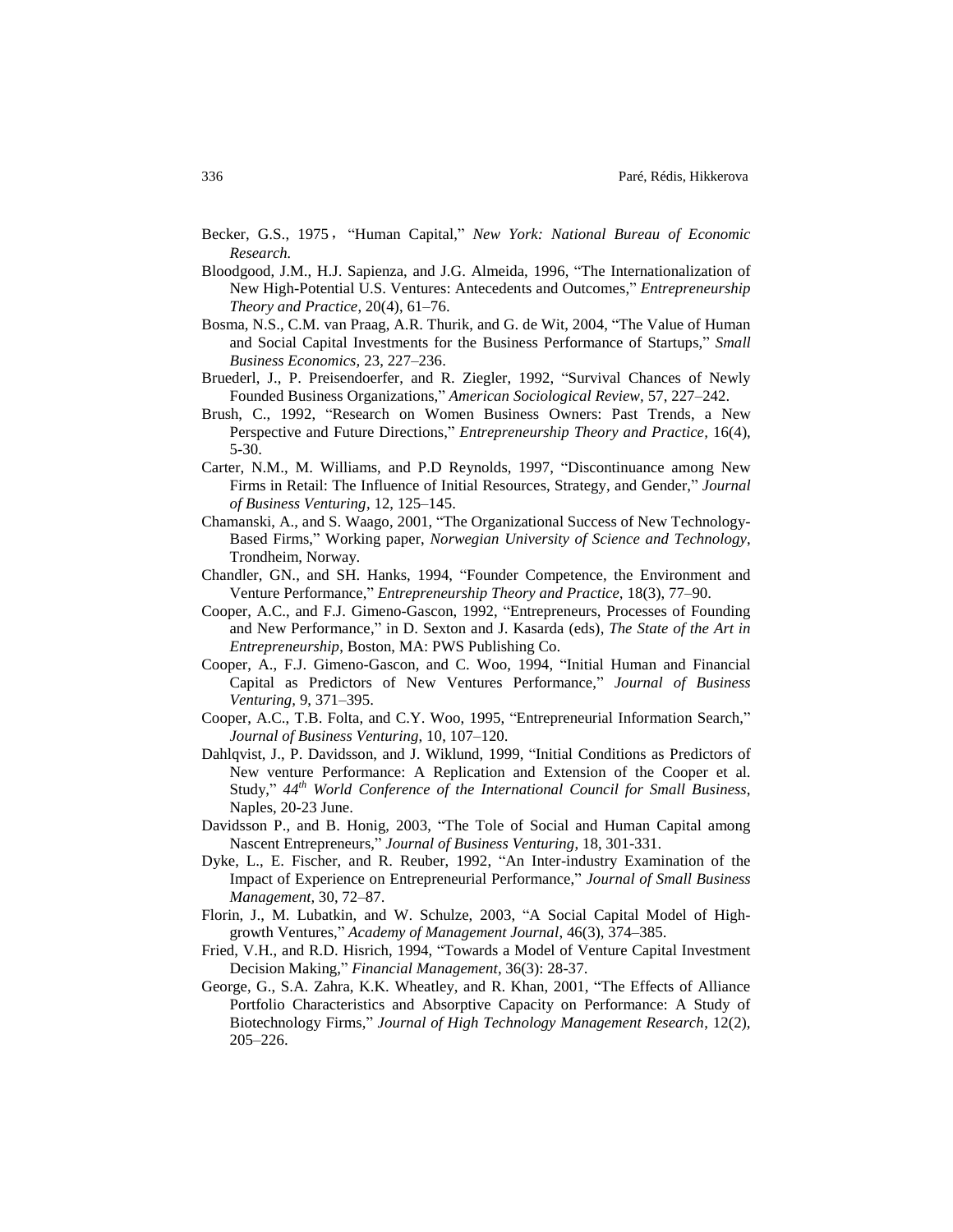- George, G., S.A. Zahra, and D.R. Wood, 2002, "The Effects of Business–University Alliances on Innovative Output and Financial Performance: A Study of Publicly Traded Biotechnology Companies," *Journal of Business Venturing,* 17(6), 577– 610.
- Gimeno, J., T. Folta, A. Cooper, and C. Woo, 1997, "Survival of the Fittest? Entrepreneurial Human Capital and the Persistence of Underperforming Firms," *Administrative Science Quarterly,* 42, 750–783.
- Gimmon, E., and J. Levie 2009, "Instrumental Value Theory and the Human Capital of Entrepreneurs," *Journal of Economic Issues,* 43 (3), 715–732.
- Granovetter, M., 1985, "Economic Action and Social Structure: The Problem of Embeddedness," *American Journal of Sociology*, 91 (3), 481–510.
- Hoang, H. and B. Antoncic, 2003, "Network-based Research in Entrepreneurship: A Critical Review," *Journal of Business Venturing*, 18(2), 165–188.
- Hsu, D.H., 2007, "Experienced Entrepreneurial Founders, Organizational Capital, and Venture Capital Funding," *Research Policy*, 36,723–741.
- Janssen F., 2002, "Les déterminants de la croissance de l'emploi relatifs aux caractéristiques du dirigeant d'entreprise, " *Actes du 6ème congrès international francophone sur la P.M.E. (CIFPME),* HEC Montréal, October.
- Kakati, M., 2003, "Success Criteria in High-tech New Ventures," *Technovation*, 23: 447–457.
- Koschatzky, K., 1997, "Technologieunternehmen im Innovationsprozess: Management, Finanzierung und regionale Netze, Heidelberg: Technik, Wirtschaft und Politik," *Schriftenreihe des Fraunhofer-Instituts für Systemtechnik und Innovationsforschung/ISI*, n° 23.
- Lasch, F., F. Le Roy, and S. Yami, 2005, "Les déterminants de la survie et de la croissance des start-up TIC," *Revue Française de Gestion,* 31(155), 37-56.
- Lee, C., K. Lee, and J.M. Pennings, 2001, "Internal Capabilities, External Networks, and Performance: A Study on Technology-Based Ventures," *Strategic Management Journal*, 22(6–7), 615–640.
- Li, H., 2001, "How Does New Venture Strategy Matter in the Environment– Performance Relationship?," *Journal of High Technology Management Research*, 12(2), 183–204.
- Lin, N., W. Ensel, and J. Vaughn, 1981, "Social Resources and Strength of Ties: Structural Factors in Occupational Status Attainment," *American Sociology Review,* 46 (4), 393–405.
- Lussier, R., 1995, "A Nonfinancial Business Success versus Failure Prediction Model for Young Firms," *Journal of Small Business Management,* 33, 8–20.
- McGee, J.E., M.J. Dowling, and W.L. Megginson, 1995, "Cooperative Strategy and New Venture Performance: The Role of Business Strategy and Management Experience," *Strategic Management Journal*, 16(7), 565–580.
- MacMillan, I.C., L. Zemann, and P.N. Subba Narasimha, 1987, "Criteria Distinguishing Successful from Unsuccessful Ventures in the Venture Screening Process," *Journal of Business Venturing,* 2(2), 123-137.
- Marino, K.E., and A.F. De Noble, 1997, "Growth and Early Returns in Technology-Based Manufacturing Ventures," *Journal of High Technology Management Research*, 8(2), 225–242.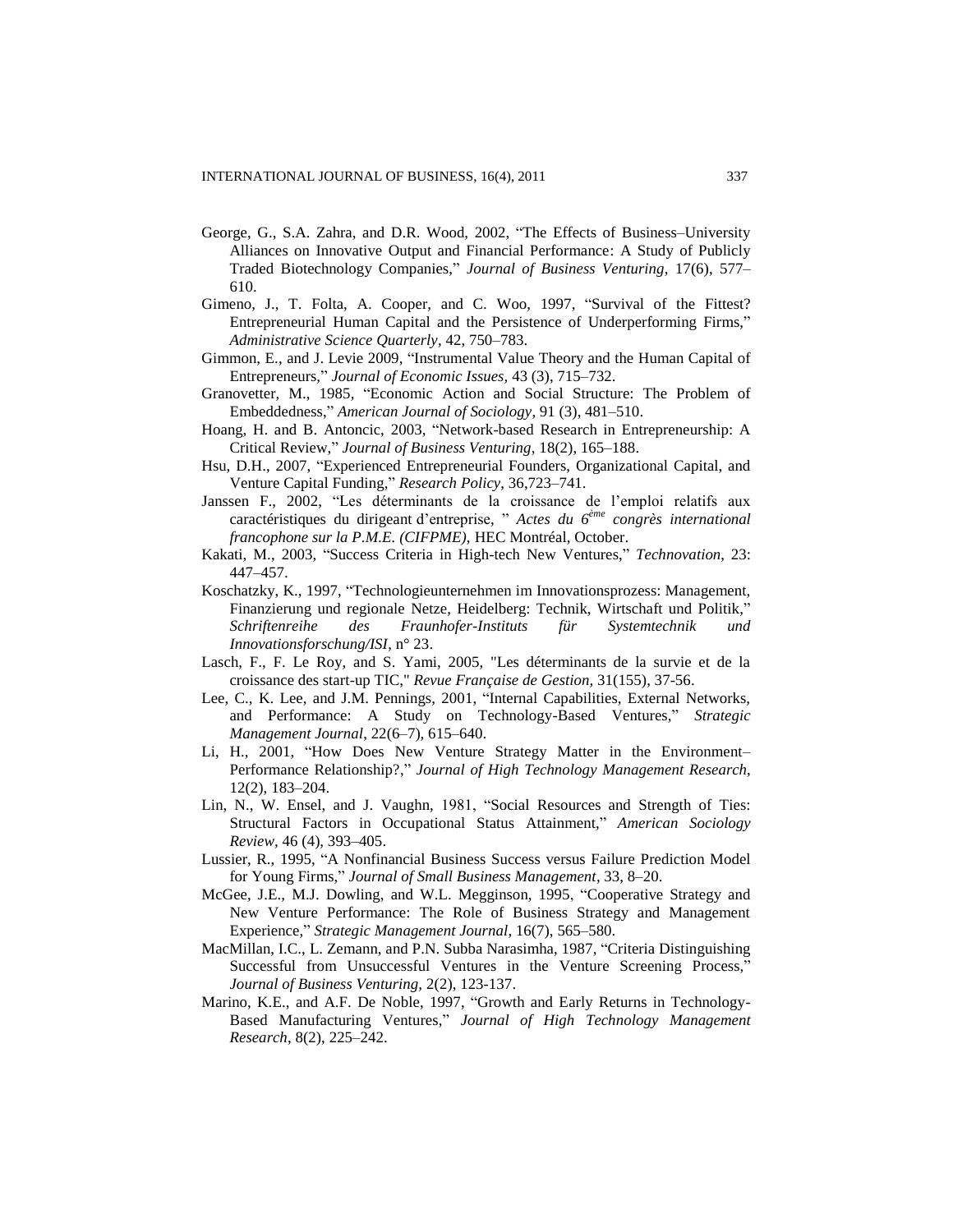- Preisendorfer, P., and T. Voss, 1990, "Organizational Mortality of Small Firms: The Effects of Entrepreneurial Age and Human Capital," *Organization Studies*, 11 (1), 107–129.
- Rauch, A. and M. Fres, 2000, "Human Capital of Small Scale Business Owners and Business Success: A Longitudinal Study of Moderators and Mediators," *ICSB World Conference 2000*, Brisbane, June.
- Rauch, A., M. Frese, and A. Utsch, 2005, "Effects of Human Capital and Long-term Human Resources Development on Employment Growth of Small-scale Businesses: A Causal Analysis," *Entrepreneurship Theory and Practice*, 29, 681– 698.
- Reynolds, P, and B. Miller, 1989, "New Firm Survival: Analysis of a Panel's Fourth Year," in *Frontiers of Entrepreneurship Research,* ed. R.H. Brockhaus, N.C. Churchill, J.A. Katz, B.A. Kirchoff, K.H. Vesper, and W.E. Wetzel Jr., Wellesley, Mass.: Babson College.
- Robinson, K.C. and P.P. McDougall, 2001, "Entry Barriers and New Venture Performance: A Comparison of Universal and Contingency Approaches," *Strategic Management Journal*, 22(6–7), 659–685.
- Robinson, P.B., and E.A. Sexton, 1994, "The Effect of Education and Experience on Self-employment Success," *Journal of Business Venturing*, 9, 141–156.
- Sandberg, W.R., and C.W. Hofer, 1987, "Improving New Venture Performance: The Role of Strategy, Industry Structure, and the Entrepreneur," *Journal of Business Venturing*, 2(1), 5-28.
- Seeger, H., 1997, "Ex-post Bewertung der Technologie und Gründerzentren durch die erfolgreich ausgezogenen Unternehmen und Analyse der einzel und regionalwirtschaftlichen Effekte," *Münster, Hannoversche Geographische Arbeiten*, n° 53.
- Shane, S., and D. Cable, 1998, "Social Relationships and the Financing of New Ventures," Working paper, *Massachusetts Institute of Technology*, Cambridge, MA.
- Shane, S., and T. Stuart, 2002, "Organizational Endowments and the Performance of University Start-ups," *Management Science,* 48, 154–170.
- Shane, S., and S. Venkataraman, 2000, "The Promise of Entrepreneurship as a Field of Research," *Academy Management Review*, 25(1), 217–226.
- Snell, S.A., and J.W. Dean, 1992, "Integrated Manufacturing and Human Resource Management: A Human Capital Perspective," *Academy of Management Journal*, 35(3), 467–504.
- Song, M., K. Podoynitsyna, H. van der Bij, and J.I.M. Halman, 2008, "Success Factors in New Ventures: A Meta-analysis," *Journal of product innovation management*, 25(7–27).
- Stuart, R.W., and P.A. Abetti, 1990, "Impact of Entrepreneurial Management Experience on Early Performance," *Journal of Business Venturing*, 5(3), 151–160.
- Tyebjee, T., and A. Bruno, 1984, "A Model of Venture Capitalist Investment Activity", *Management Science,* 30, 1051-1066
- Van de Ven, A.H, R. Hudson, and D.M. Schroder, 1984,"Designing New Business Start-up's Entrepreneurial, Organizational, and Ecological Considerations," *Journal of Management*, 10, 87–107.